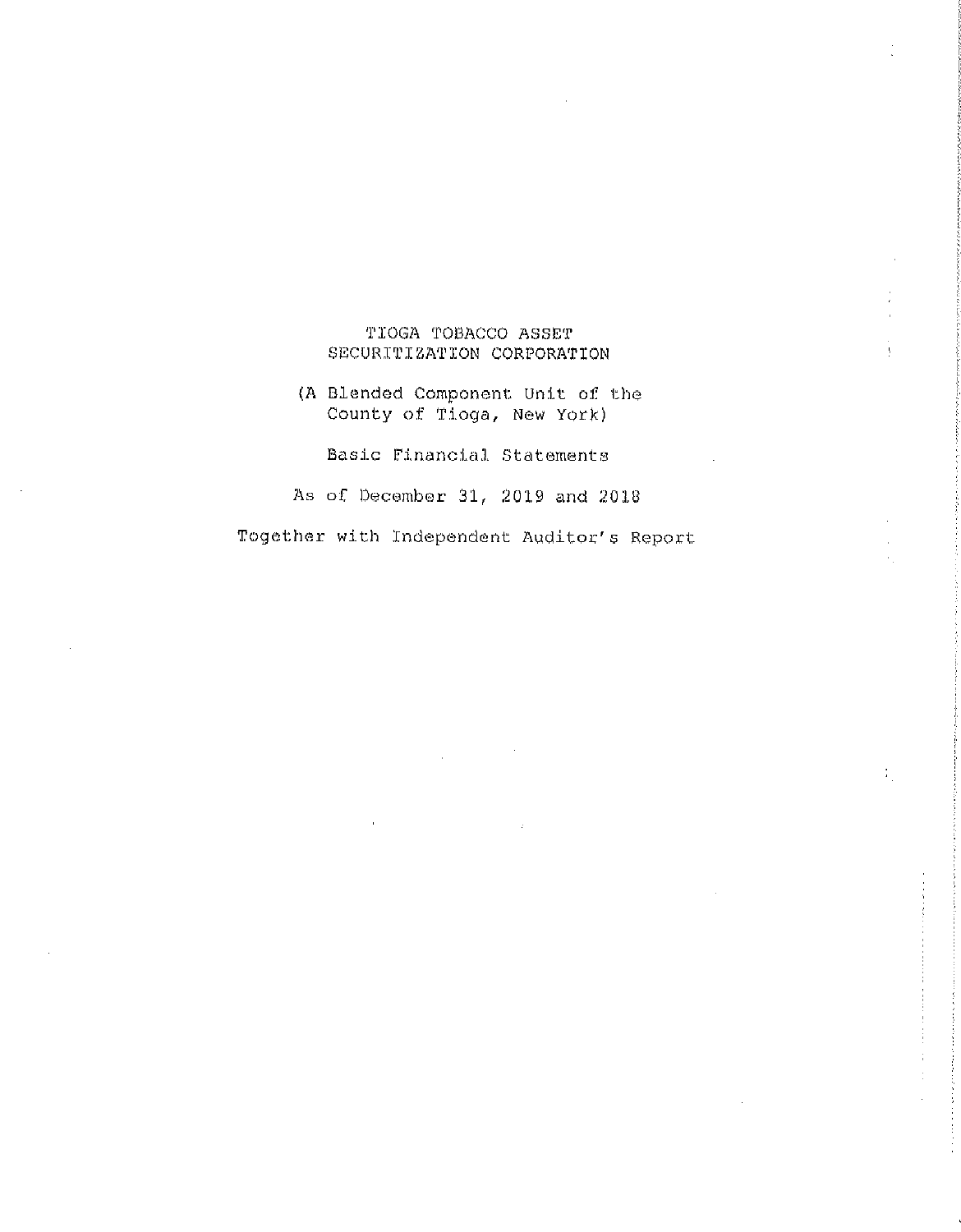# TIOGA TOBACCO ASSET SECURITIZATION CORPORATION (A Blended Component Unit of the County of Tioga, New York)

## Contents

| Independent Auditor's Report.                                                                                                                | $1 - 2$             |
|----------------------------------------------------------------------------------------------------------------------------------------------|---------------------|
| Management's Discussion and Analysis (Unaudited).                                                                                            | $3 - 6$             |
| Basic Financial Statements:                                                                                                                  |                     |
| Statements of Net Position.                                                                                                                  | 7                   |
| Statements of Activities and Change in Net Position                                                                                          | 8.                  |
| Governmental Fund Balance Sheets<br>and Reconciliation to Statements of Net Position.                                                        | $\sim$ $\sim$<br>9. |
| Statements of Governmental Fund Revenues,<br>Expenditures, and Changes in Fund Balance and<br>Reconciliation to Statements of Activities and |                     |
| Change in Net Position,                                                                                                                      | 10                  |
| Notes to Financial Statements                                                                                                                | $32 - 39$           |

Independent Auditor's Report on Internal Control Over Financial Reporting and on Compliance and Other Matters Based on a Audit of Financial Statements Performed in Accordance with Governmental Auditing Standards . . . . . 20-21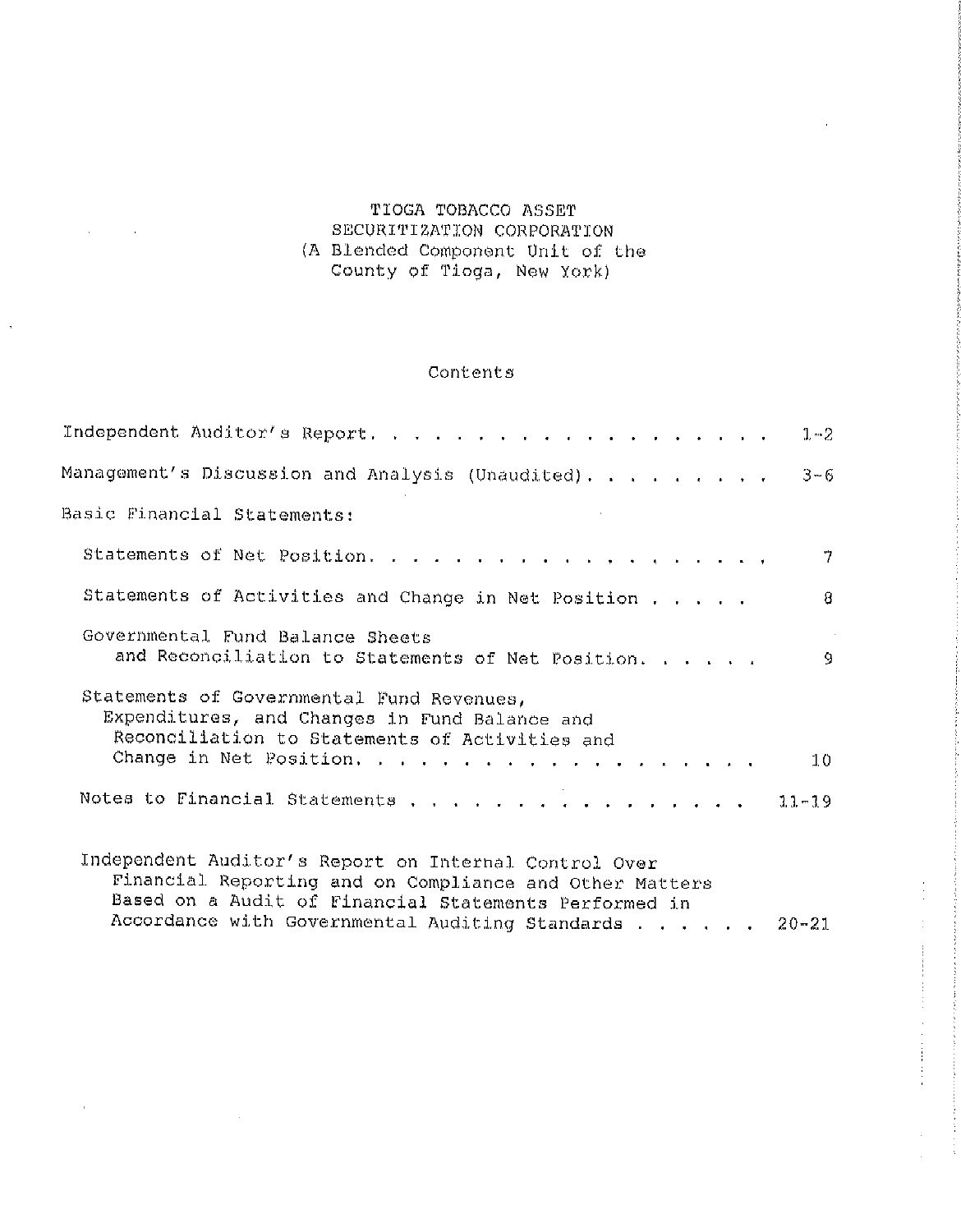

# **INDEPENDENT AUDITORS' REPORT**

Board of Directors Tioga Tobacco Asset Securitization Corporation Owego, New York

## **Report on the Financial Statements**

We have audited the accompanying financial statements of the governmental activities and the major fund of the Tioga Tobacco Asset Securitization Corporation (the Corporation), a component unit of the County of Tioga, as of and for the years ended December 31, 2019 and 2018, and the related notes to the financial statements, which collectively comprise the Corporation's basic financial statements as listed in the table of contents.

# *Management's Responsibility for the Financial Statements*

Management is responsible for the preparation and fair presentation of these financial statements in accordance with accounting principles generally accepted in the United States of America; this includes the design, implementation, and maintenance of internal control relevant to the preparation and fair presentation of financial statements that are free from material misstatement, whether due to fraud or error.

## *Auditors' Responsibility*

Our responsibility is to express an opinion on these financial statements based on our audit. We conducted our audit in accordance with auditing standards generally accepted in the United States of America and the standards applicable to financial audits contained in *Government Auditing Standards*, issued by the Comptroller General of the United States. Those standards require that we plan and perform the audit to obtain reasonable assurance about whether the financial statements are free from material misstatement.

An audit involves performing procedures to obtain audit evidence about the amounts and disclosures in the financial statements. The procedures selected depend on the auditors' judgment, including the assessment of the risks of material misstatement of the financial statements, whether due to fraud or error. In making those risk assessments, the auditor considers internal control relevant to the entity's preparation and fair presentation of the financial statements in order to design audit procedures that are appropriate in the circumstances, but not for the purpose of expressing an opinion on the effectiveness of the entity's internal control. Accordingly, we express no such opinion. An audit also includes evaluating the appropriateness of accounting policies used and the reasonableness of significant accounting estimates made by management, as well as evaluating the overall presentation of the financial statements.

We believe that the audit evidence we have obtained is sufficient and appropriate to provide a basis for our audit opinions.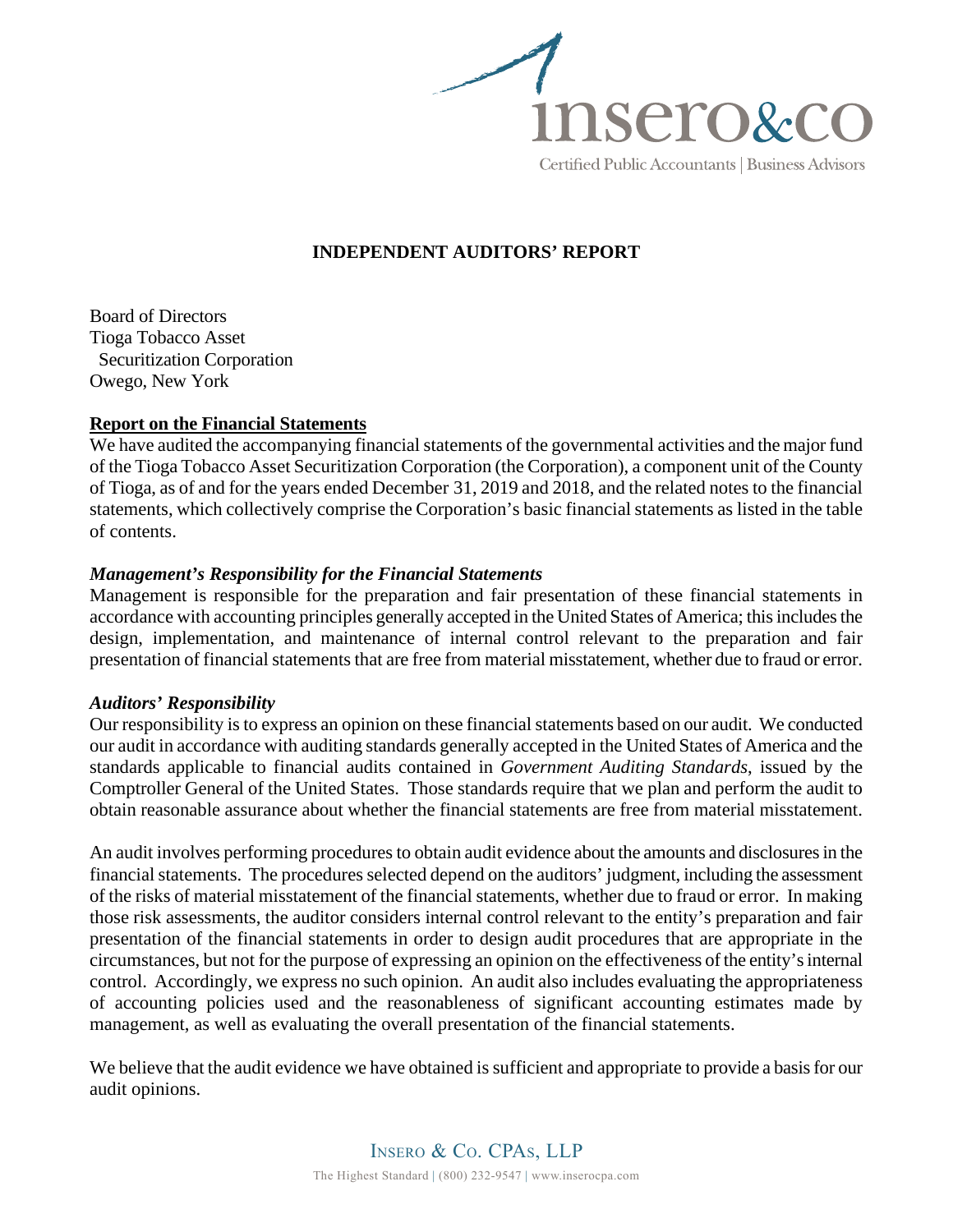# *Opinions*

In our opinion, the financial statements referred to above present fairly, in all material respects, the financial position of the governmental activities and the major fund of the Tioga Tobacco Asset Securitization Corporation as of December 31, 2019 and 2018, and the respective changes in financial position for the yearsthen ended in accordance with accounting principles generally accepted in the United States of America.

# *Other Matters*

# *Required Supplementary Information*

Accounting principles generally accepted in the United States of America require that the Management's Discussion and Analysis on pages 3-6 be presented to supplement the basic financial statements. Such information, although not a part of the basic financial statements, is required by the Governmental Accounting Standards Board, who considers it to be an essential part of financial reporting for placing the basic financial statements in an appropriate operational, economic, or historical context. We have applied certain limited procedures to the required supplementary information in accordance with auditing standards generally accepted in the United States of America, which consisted of inquiries of management about the methods of preparing the information and comparing the information for consistency with management's responses to our inquiries, the basic financial statements, and other knowledge we obtained during our audit of the basic financial statements. We do not express an opinion or provide any assurance on the information because the limited procedures do not provide us with sufficient evidence to express an opinion or provide any assurance.

# **Other Reporting Required by** *Government Auditing Standards*

In accordance with *Government Auditing Standards*, we have also issued our report dated June 1, 2020 on our consideration of the Corporation's internal control over financial reporting and on our tests of its compliance with certain provisions of laws, regulations, contracts and grant agreements, and other matters. The purpose of that report is to describe the scope of our testing of internal control over financial reporting and compliance and the results of that testing, and not to provide an opinion on internal control over financial reporting or on compliance. That report is an integral part of an audit performed in accordance with *Government Auditing Standards* in considering the Corporation's internal control over financial reporting and compliance.

Respectfully submitted,

nsero r Co. CPA, LLP

Insero & Co. CPAs, LLP Certified Public Accountants

Ithaca, New York June 1, 2020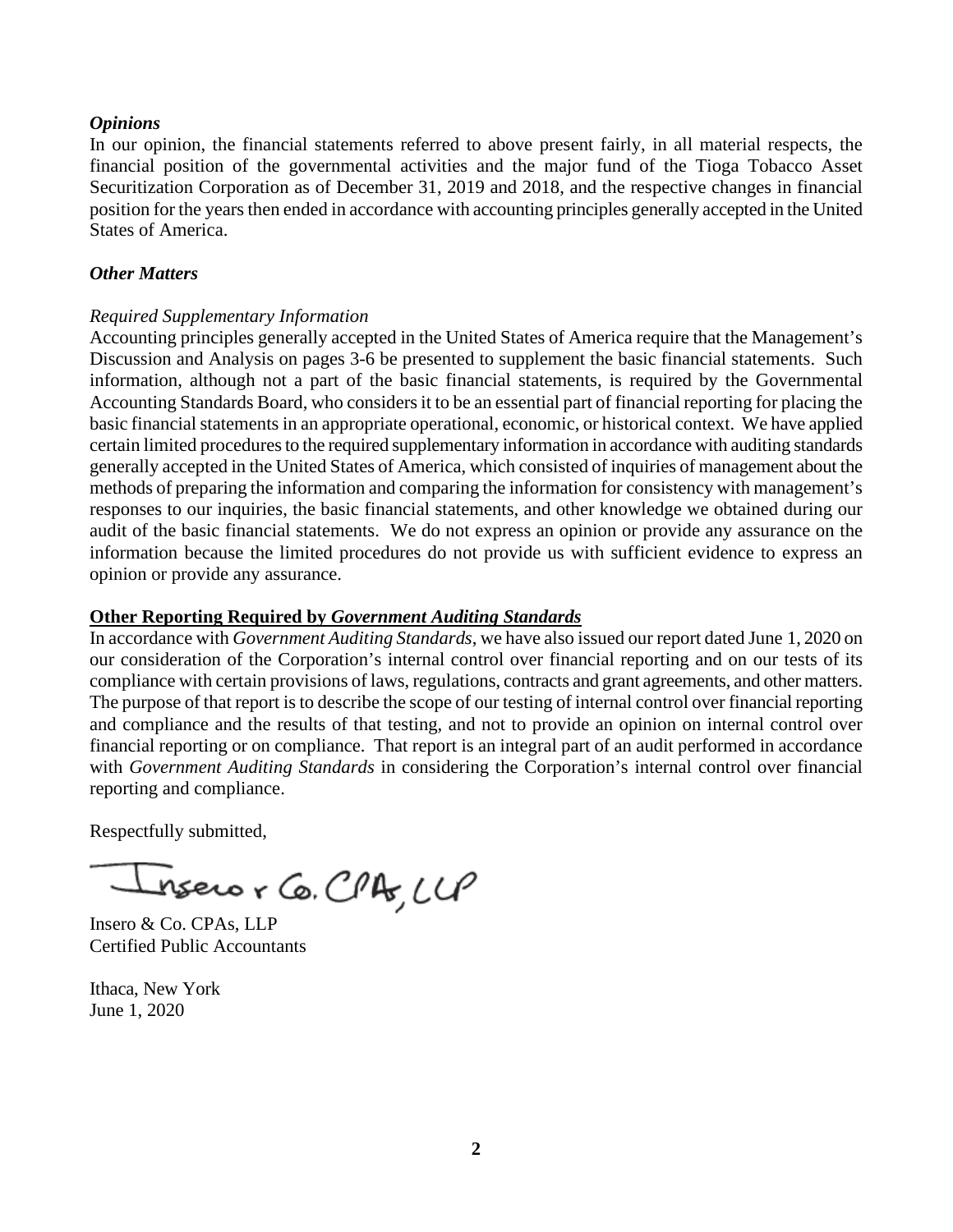Tioga Tobacco Asset Securitization Corporation County of Tioga, New York)

## Management's Discussion and Analysis

The following Management's Discussion and Analysis (MD&A) provides a comprehensive overview of the Tioga Tobacco Asset Securitization Corporation's (TTASC) financial position as of December 31, 2019 and 2018, and its changes in financial position for the years then ended. The MD&A should be read in conjunction with the financial statements and related footnotes of the TTASC, which directly follow the MD&A.

The financial statements of TTASC have been prepared in accordance with accounting principles generally accepted in the United States of America as prescribed by the Governmental Accounting Standards Board. The financial statement presentation consists of four statements. This includes the Statement of Net Position, the Statement of Activities, Governmental Fund Balance Sheet, and the Statement of Governmental Fund Revenues, Expenditures, and Changes in Fund Balance. The Statement of Net Position and the Statement of Activities are prepared using the economic resource measurement focus and the accrual basis of accounting. Revenues, expenses, assets, and liabilities resulting from exchange and exchangelike transactions are recognized when the exchange takes place. Revenues, expenses, assets and liabilities resulting from nonexchange transactions are recognized in accordance with the requirements of Governmental Accounting Standards Board Statement No. 33. The governmental fund balance sheet and the statement of governmental fund revenues, expenditures and changes in fund balance are presented using the current financial resources measurement focus and the modified accrual basis of accounting.

The Statement of Net Position presents all of Tioga Tobacco Asset Securitization Corporation's asset and liability information, with the difference between the two reported as net position. Fluctuations in net position can be a useful indicator of TTASC's financial position. TTASC's net position consists of restricted and unrestricted net position. Restricted net position of TTASC, net position that is restricted based on externally imposed conditions and consists of funds in the debt service, turbo redemption and liquidity reserve accounts. These accounts were established to maintain funds to provide for debt service payments for at least one year in the event of insufficient revenues. Unrestricted net position is considered all other net position.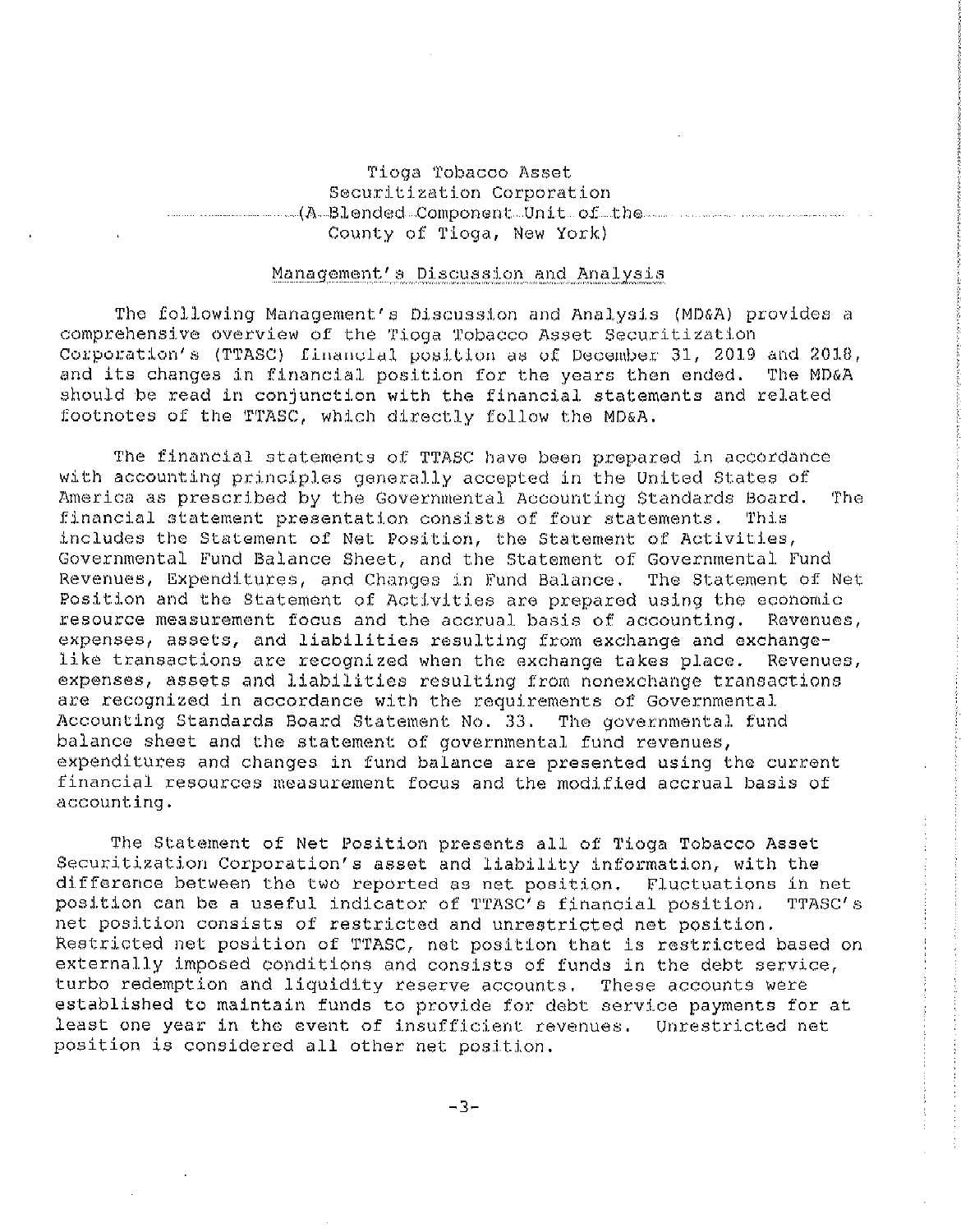## Tioga Tobacco Asset Securitization Corporation (A Blended Component Unit of the County of Tioga, New York)

## Management's Discussion and Analysis (continued)

The Statement of Activities presents all of TTASC's revenues, both program and general, expenses, and transfers.

The Statement of Governmental Fund Balance Sheet categorizes assets, liabilities, deferred inflows of resources and fund balance. This statement includes the governmental fund type debt service to report its financial position.

The Statement of Governmental Fund Revenues, Expenditures, and Changes in Fund Balance presents the changes in financial position for the debt service fund for the years ended December 31, 2019 and 2018.

Statement of Net Position

Total Assets - Total assets increased by \$95,946 during the year 2019. This change is primarily related to the increase in TSR's recorded as accounts receivable during the year. These funds were received on or about April of 2020.

Total Liabilities - Total liabilities increased by \$390,627, during the year 2019, and is the result of increasing the principal balance on the bonds by the accreted interest in the amount of \$440,627 and reducing the principal balance by the payment made of \$50,000.

Net Position - The decrease in net position of \$294,681, is the result of excess program expenses over program revenues. Those expenses include the provision for accreted interest which is not a cash expenditure.

Total Revenues - Revenues are made up of interest income and tobacco settlement revenues reported on the accrual basis. In 2019, TSRs increased by approximately \$76,713, and interest income increased by \$4,962 from the prior year.

Total Expenses - Expenses are made up of administrative expenses of the Corporation, the annual transfer to the residual trust and interest on the outstanding bonds. In 2019 and 2018, the amount transferred to the trust was \$30,000 and \$25,000 respectively.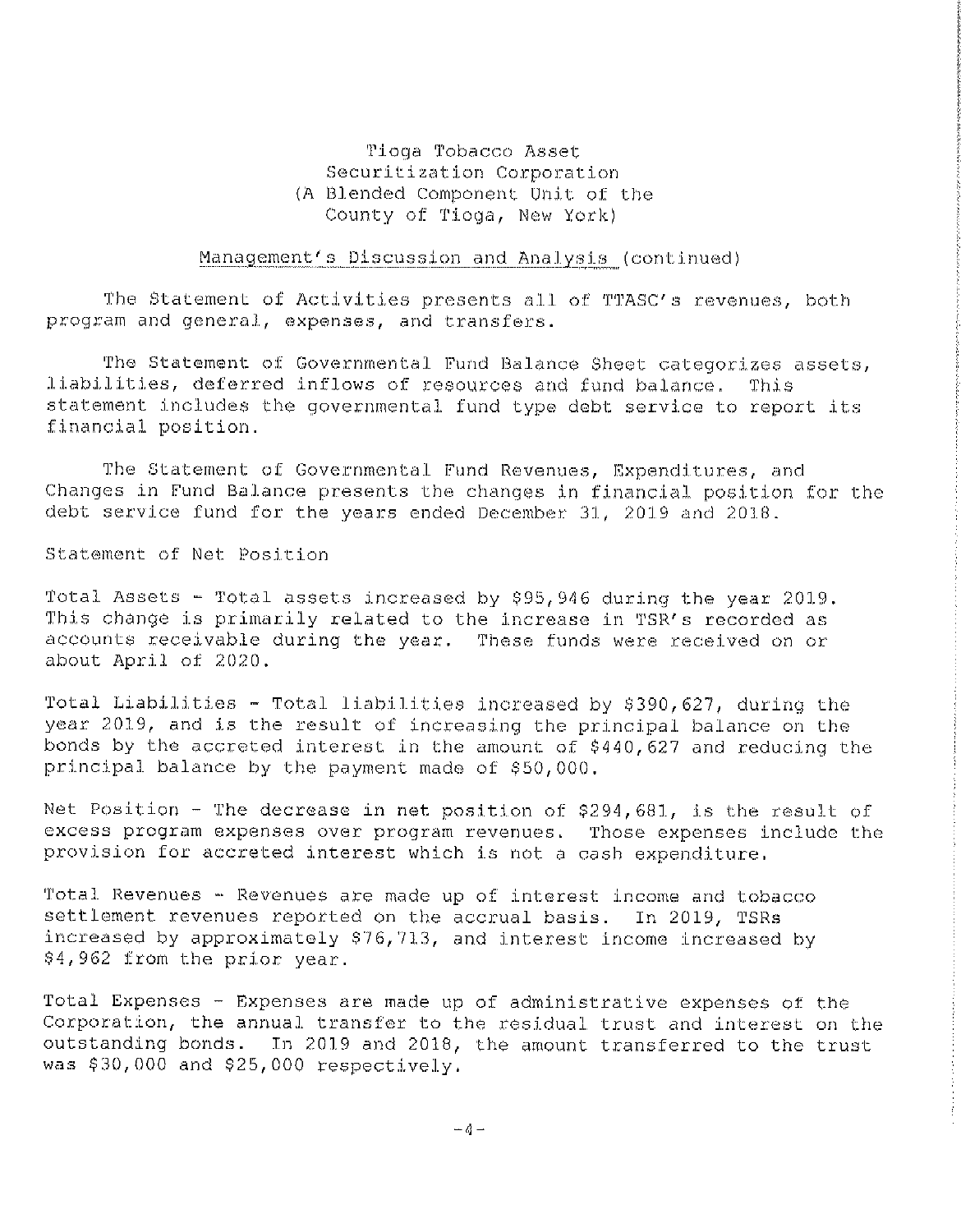## Tioga Tobacco Asset Securitization Corporation (A Blended Component Unit of the County of Tioga, New York)

## Management's Discussion and Analysis (continued)

Actual interest paid during 2019 and 2018 was 9532,138 and \$535,295, respectively.

Financial Analysis of the Corporation's Fund

As noted earlier, the Corporation uses fund accounting to ensure and demonstrate compliance with finance-related legal requirements.

The focus of the Corporation's governmental fund is to provide information on near-term inflows, outflows, and balances of spendable resources. Such information is useful in assessing the Corporation's financing requirements. In particular, the unassigned fund balance may serve as a useful measure of the Corporation's net resources available for spending at the end of the year.

As of December 31, 2019 and 2018, the Corporation's governmental fund reported ending fund equity balances in the amount of \$866,770 and \$861,446, respectively. The unreserved fund balances in the amount of \$90,928 for 2019 and \$85,390 for 2018, are available for future needs. The remainder of the fund is reserved to pay future debt service and is not available for new spending.

Debt Service

The obligations of TTASC in 2019 consist of the Tioga Tobacco Settlement Asset-Backed and Pass-Through Bonds Series 2005, the proceeds of which were used to advance refund/defease the remaining outstanding Series 2000 Bonds, make a payment to the Trust, and to pay related costs of issuance of the Series 2005 Bonds. The total amount of the Series 2005 bonds outstanding at December 31, 2019 was \$17.047 million. The bonds began to retire starting in 2006, with final maturity payments on the Capital Appreciation Bonds due in 2060. Bond principal retirements are made from the TSRs based upon required amortization payments. Turbo bonds are<br>subject to repayment from Turbo Redemption Payments. Turbo Redemption Payments are made from collections (other than partial and lump sum payments) in excess of the amount needed to pay certain operating expenses.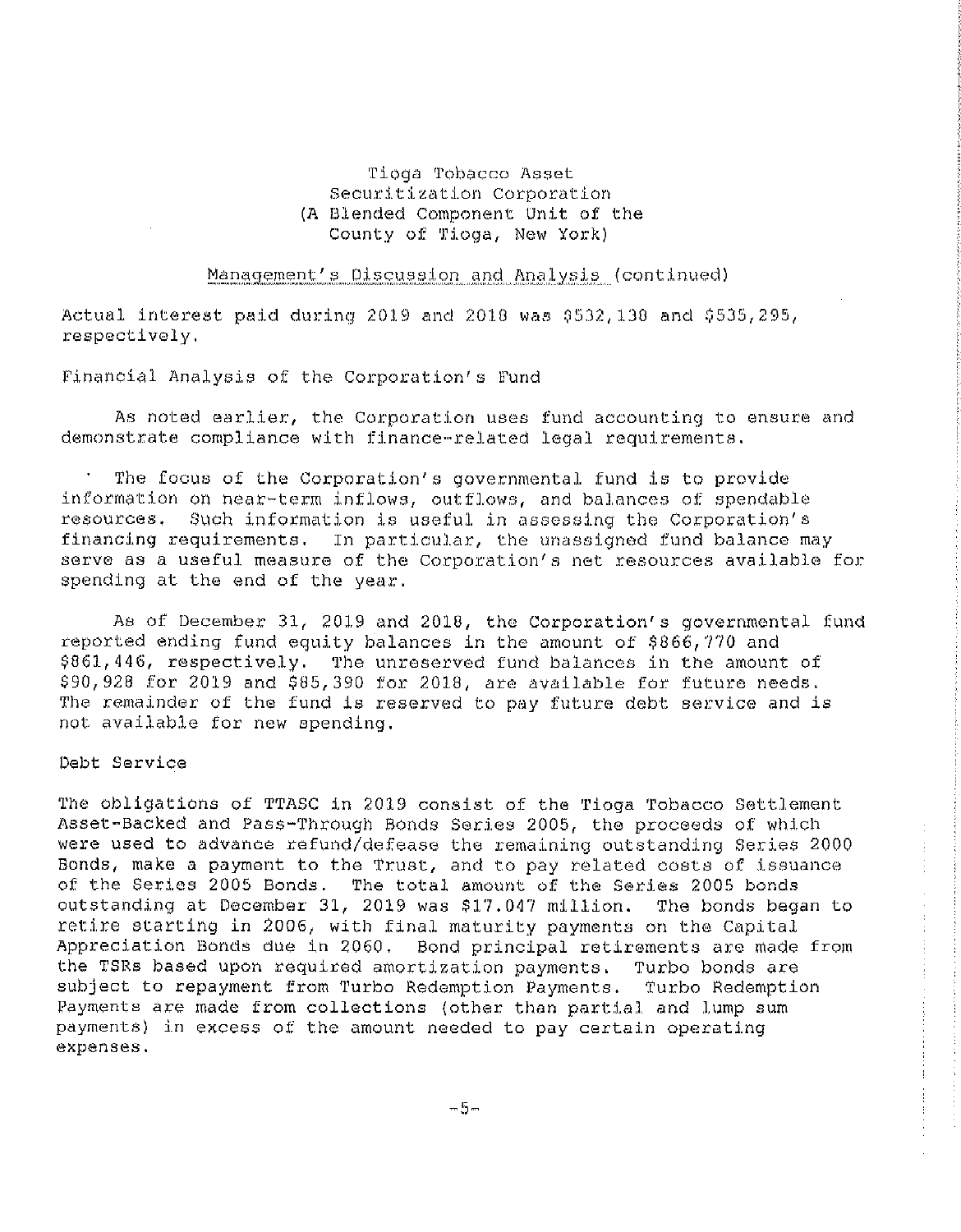## Tioga Tobacco Asset Securitization Corporation (A Blended Component Unit of the County of Tioga, New York)

## Management's Discussion and Analysis (continued)

The Turbo Redemption Payments were to amortize the Series 2005 bonds earlier than their maturity date at their accreted values. However, the current amount available through regular TSR receipts is significantly less than originally provided for in the repayment schedule. The shortfall in bond principal being paid each year causes additional interest to be paid, and a longer amortization period. The exact date of the final payment cannot be determined at this time.

The Series 2005 bonds are comprised of the following:

\$12,840,000 Tobacco Settlement Asset-Backed Bonds, Series 2005A (Tax Exempt Turbo Bonds), maturity date is June 1, 2042, interest rate 5.00%. The unpaid principal balance on the bonds is \$10.680 million.

\$354,415 Tobacco Settlement Asset-Backed Bonds, Series 2005D (Tax Exempt Turbo Capital Appreciation Bonds), maturity date is June 1, 2050, interest rate 0.00%. The accreted value as of December 31, 2019, is \$809,685.

\$527,140 Tobacco Settlement Asset-Backed Bonds, Series 2005E (Tax Exempt Turbo Capital Appreciation Bonds), maturity date is June 1, 2055, interest rate 0.00%. The accreted value as of December 31, 2019, is \$1,290,426.

\$1,451,360 Tobacco Settlement Pass-Through Bonds, Series 2005SB4 (Subordinate Turbo Capital Appreciation Bonds), maturity date is June 1, 2060, interest rate 0.00%. The accreted value as of December 31, 2019, is  $$4,267,230.$ 

On October 16, 2016, the New York State Tobacco Settlement Agreement was signed settling years of claims over amounts set aside annually in a disputed payment account by the Participating Tobacco Manufacturers. TTASC was awarded their share of the funds and in April of 2016 \$1,371,514 was deposited into the Collection Account representing the annual TSR and the litigation settlement. On June 1, 2019 and 2018 principal payments were made in the amount of \$50,000 and \$85,000. Very little guidance is available to predict future TSRs. All of the outstanding claims between the State and OPMs have been settled for the periods from 2004-2014.

 $-6-$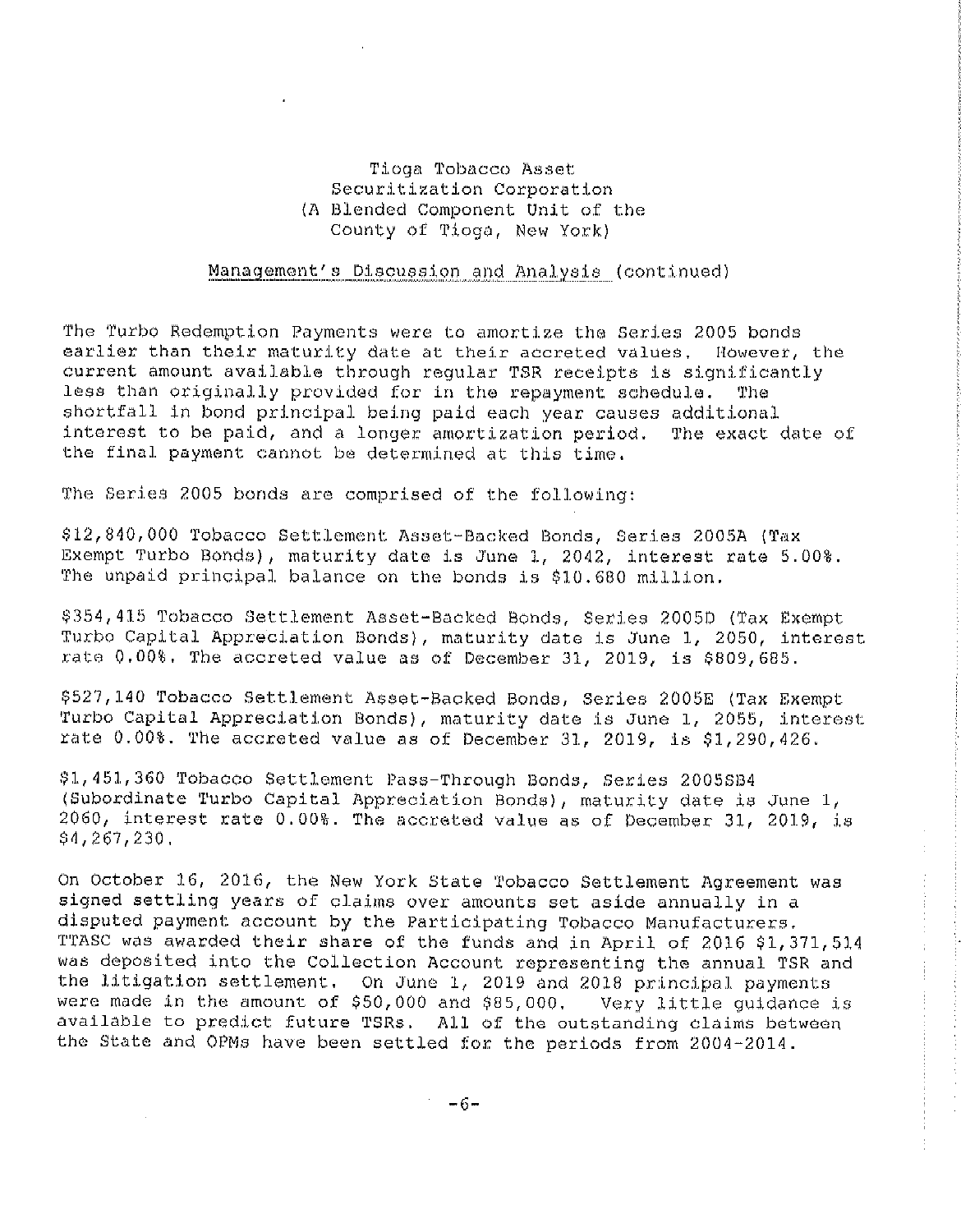## Tioga Tobacco Asset

## Securitization Corporation (A Blended Component Unit of the County of Tioga, New York)

Statement of Net Position December 31, 2019 and 2018

| Assets                                                                                                              |   | 2019                                   | 2018                                  |
|---------------------------------------------------------------------------------------------------------------------|---|----------------------------------------|---------------------------------------|
| Cash and cash equivalents<br>Accounts receivable - TSRs<br>Restricted cash and cash equivalents<br>Prepaid expenses | S | $90,928$ \$<br>706,662<br>775,842<br>0 | 83,089<br>616,041<br>776,056<br>2,301 |
| Total assets                                                                                                        |   | 1,573,432                              | 1,477,487                             |
| Liabilities and Net Assets (Deficit)                                                                                |   |                                        |                                       |
| Current portion of bonds payable                                                                                    |   | 780,000                                | 730,000                               |
| Long-term liabilities<br>Accrued interest payable<br>Bonds payable                                                  |   | 44,522<br>16,267,341                   | 44,522<br>15,926,714                  |
| Total liabilities                                                                                                   |   | 17,091,863                             | 16,701,236                            |
| Net Position:<br>Unrestricted                                                                                       |   | (15, 518, 431)                         | (15, 223, 749)                        |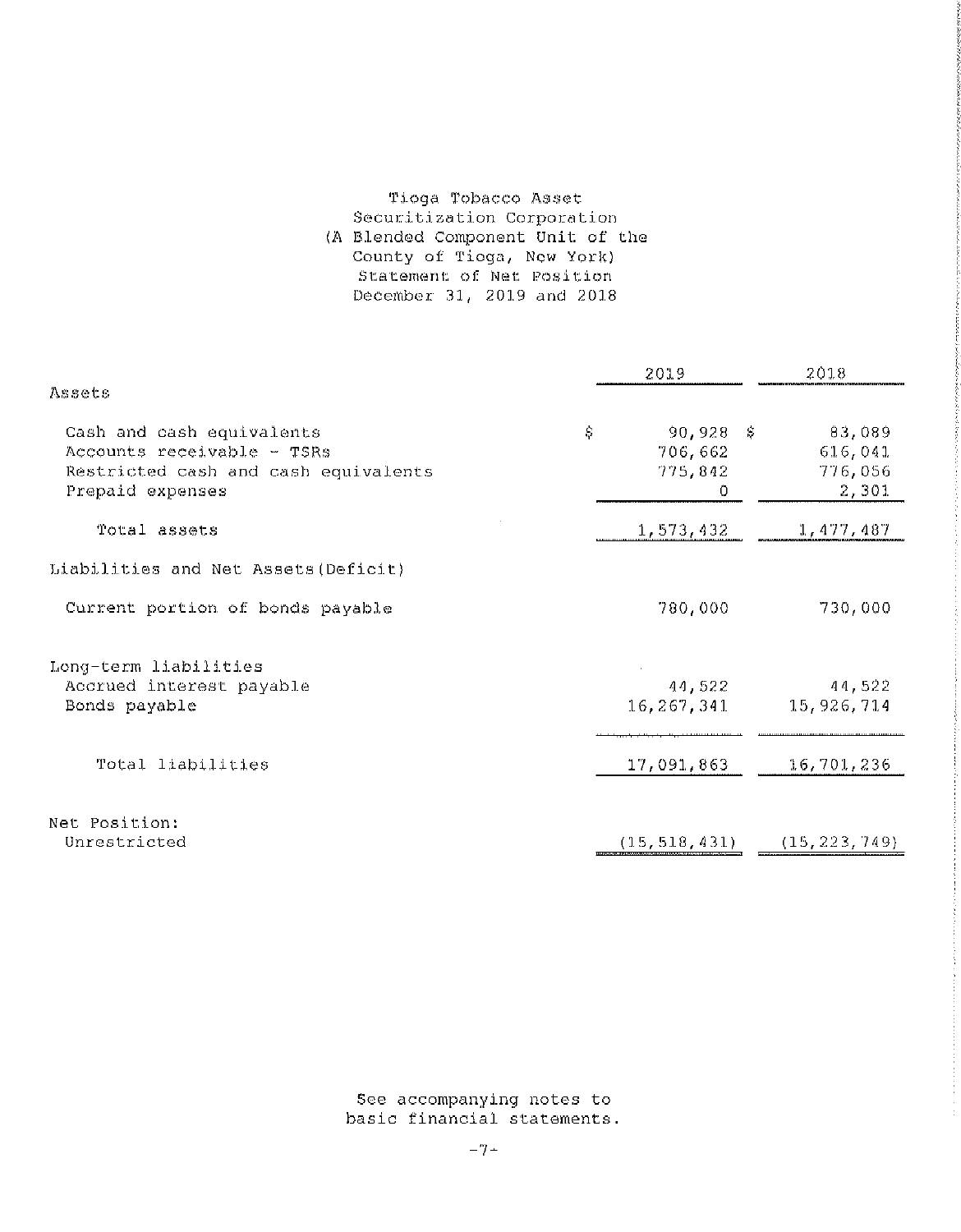## Tioga Tobacco Asset Securitization Corporation (A Blended Component Unit of the County of Tioga, New York) Statement of Activities and Change in Net Position For the Years ended December 31, 2019 and 2018

|                                                                      |     | 2019                        | 2018                              |
|----------------------------------------------------------------------|-----|-----------------------------|-----------------------------------|
| Expenses                                                             |     |                             |                                   |
| Administrative and general<br>Transfer to residual trust<br>Interest | \$. | 21,128<br>30,000<br>972,765 | \$<br>21,101<br>25,000<br>944,078 |
| Total program expenses                                               |     | 1,023,893                   | 990,179                           |
| Program revenues:                                                    |     |                             |                                   |
| Tobacco settlement                                                   |     | 706,771                     | 630,058                           |
| Net program revenue                                                  |     | (317, 122)                  | (360, 121)                        |
| General revenues:                                                    |     |                             |                                   |
| Interest                                                             |     | 22,440                      | 17,479                            |
| Change in net position                                               |     | (294, 682)                  | (342, 642)                        |
| Net position beginning of year                                       |     | (15, 223, 749)              | (14, 881, 107)                    |
| Net position end of year                                             |     | \$(15, 518, 431)            | \$  (15, 223, 749)                |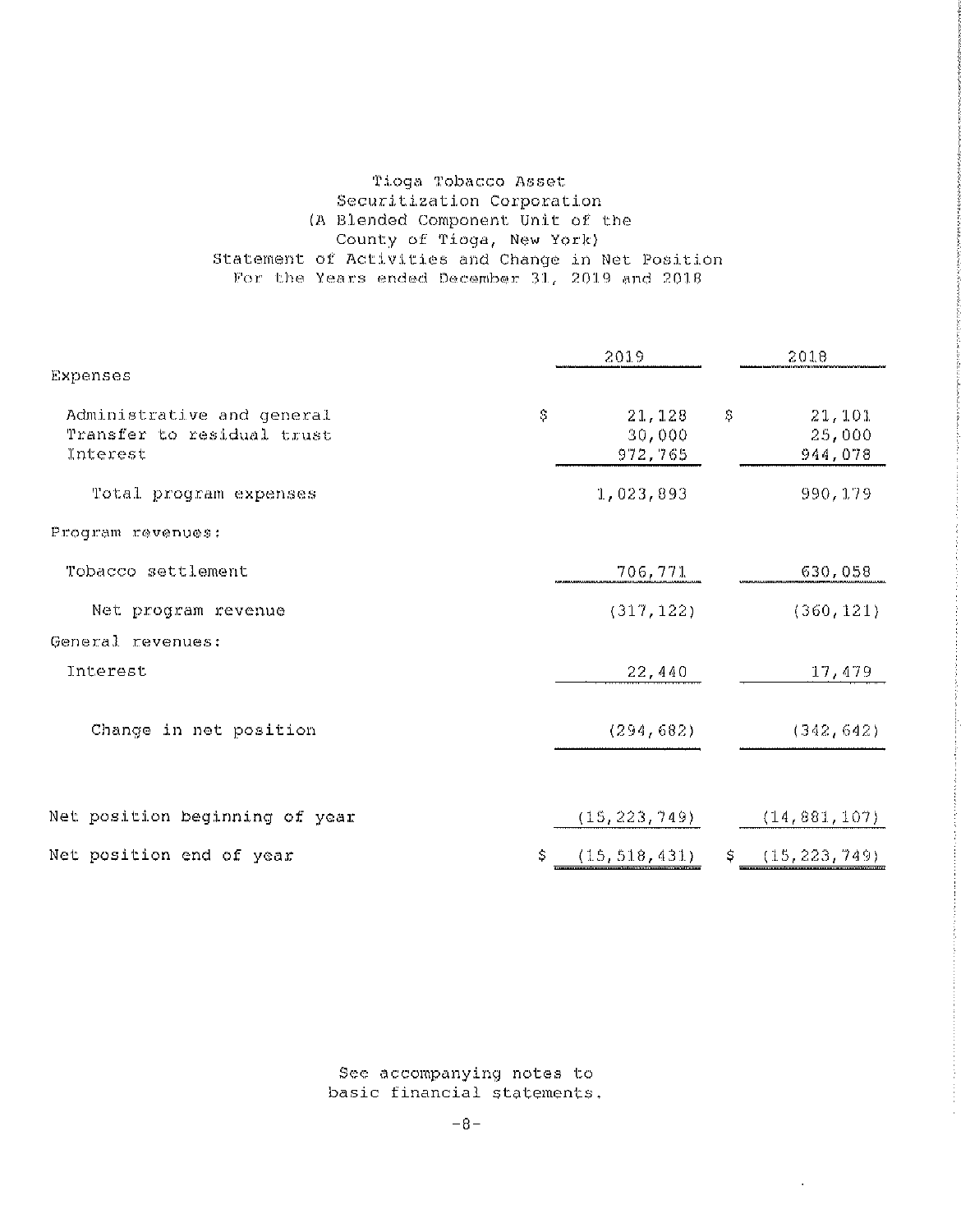# Tioga Tobacco Asset Securitization Corporation (A Blended Component Unit of the County of Tioga, New York)<br>Governmental Fund Balance Sheets<br>and Reconciliation to Statements of Net Position December 31, 2019 and 2018

|                                                                                                                                                      |     | 2019<br>Debt Service              |    | 2018<br>Debt Service                  |
|------------------------------------------------------------------------------------------------------------------------------------------------------|-----|-----------------------------------|----|---------------------------------------|
| Assets<br>Cash and cash equivalents<br>Accounts receivable- TSRs<br>Restricted cash and cash equivalents<br>Prepaid expenses                         | \$  | 90,928<br>706,662<br>775,842<br>O | \$ | 83,089<br>616,041<br>776,056<br>2,301 |
| Total assets                                                                                                                                         | \$  | 1,573,432                         | Ş. | 1,477,487                             |
| Deferred inflows of resources<br>Unavailable revenues - TSRs                                                                                         |     | 706,662                           |    | 616.041                               |
| Fund balances<br>Restricted - debt service<br>Unassigned<br>Total Fund Balances                                                                      |     | 775,842<br>90,928<br>866,770      |    | 776,056<br>85,390<br>861,446          |
| Total deferred inflows of resources<br>and fund balances                                                                                             | Ş   | 1,573,432                         | \$ | 1,477,487                             |
| Amounts reported for governmental<br>activities in the statement of net<br>position are different because:<br>Total fund balance                     | \$  | 866,770                           | s, | 861,446                               |
| Tobacco settlement revenue was not<br>received in the current period and is<br>not reported as income at the fund level                              |     | 706,662                           |    | 616.041                               |
| Long-term liabilities, including bonds<br>payable, are not due and payable in<br>the current period and, therefore,<br>are not reported in the funds |     | (17, 091, 863)                    |    | (16, 701, 236)                        |
| Net position                                                                                                                                         | \$. | (15, 518, 431)                    | S. | (15, 223, 749)                        |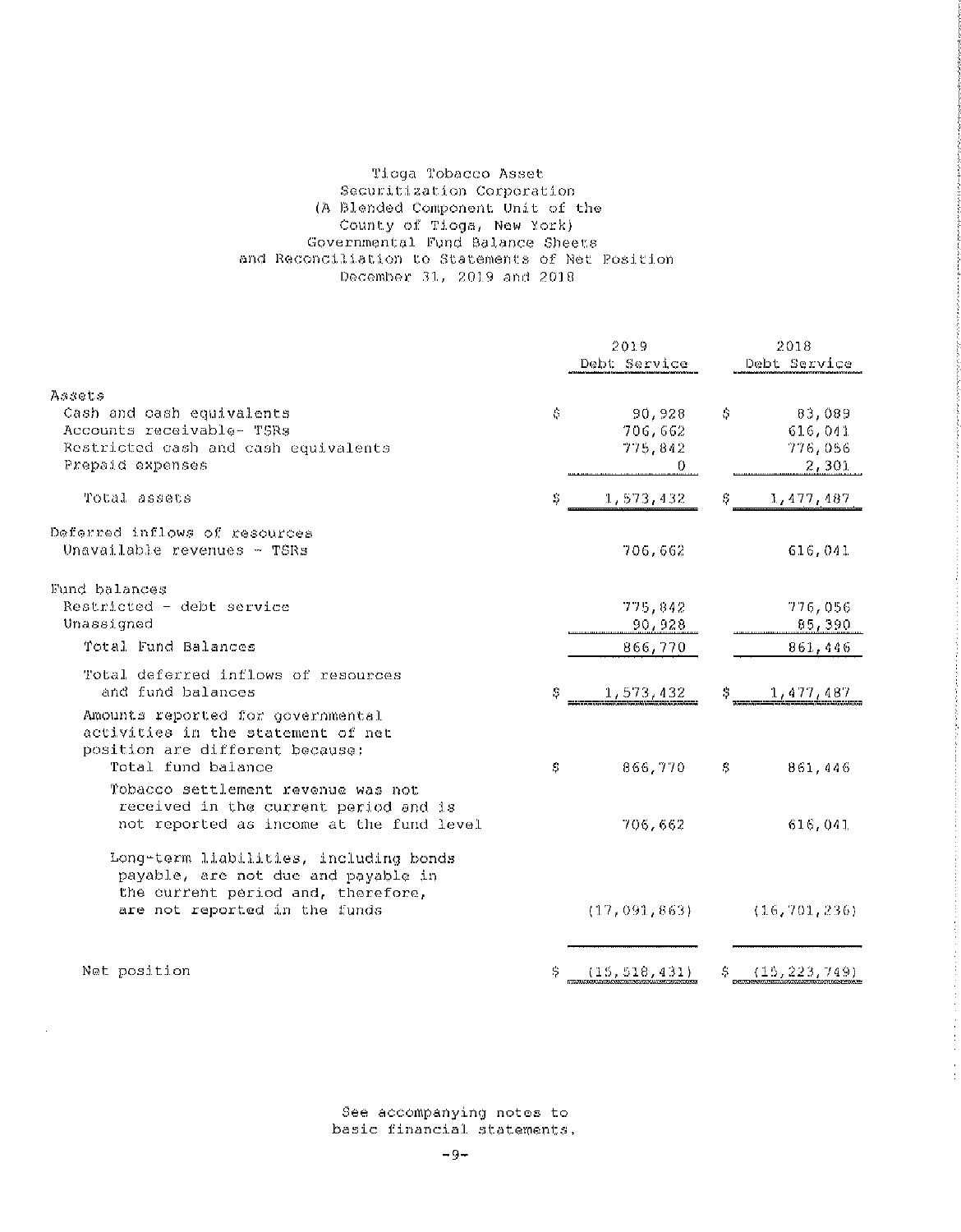### Tioga Tobacco Asset Securitization Corporation (A Blended Component Unit of the County of Tioga, New York) Statement of Governmental Fund Revenues, Expenditures and Changes in Fund Balance and Reconciliation to Statements of Activities and Change in Net Position Year ended December 31, 2019 and 2018

|                                                                                                                                                                                                                                   |    | 2019                                 | 2018         |
|-----------------------------------------------------------------------------------------------------------------------------------------------------------------------------------------------------------------------------------|----|--------------------------------------|--------------|
|                                                                                                                                                                                                                                   |    | Døbt Service                         | Debt Service |
| Revenues:                                                                                                                                                                                                                         |    |                                      |              |
| Tobacco settlement                                                                                                                                                                                                                | S  | $616, 150$ $\beta$                   | 664,325      |
| Interest and investment income                                                                                                                                                                                                    |    | 22,440                               | 17,479       |
| Total revenues                                                                                                                                                                                                                    |    | 638,590                              | 681,804      |
| Expenditures:                                                                                                                                                                                                                     |    |                                      |              |
| General and administrative                                                                                                                                                                                                        |    | 21,128                               | 21,101       |
| Debt service - principal                                                                                                                                                                                                          |    | 50,000                               | 85,000       |
| Debt service - interest & fees                                                                                                                                                                                                    |    | 532,138                              | 535,295      |
| Transfer to Residual Trustee                                                                                                                                                                                                      |    | 30,000                               | 25,000       |
| Total expenditures                                                                                                                                                                                                                |    | 633,266                              | 666,396      |
| Excess of revenues over (under) expenditures                                                                                                                                                                                      |    | 5,324                                | 15,408       |
| Fund balance at beginning of year                                                                                                                                                                                                 |    | 861,446                              | 846,038      |
| Fund balance at end of year                                                                                                                                                                                                       | Ş. | 866,770<br>$\sim$                    | 861,446      |
| Net change in fund balance                                                                                                                                                                                                        | 舄  | 5,324<br>$\mathcal{L}_{\mathcal{I}}$ | 15,408       |
| Amounts reported in the statement of activities<br>are different because:<br>The net effect of bond repayments and interest<br>expense are activities of the governmental fund<br>but not reported in the statement of activities |    |                                      |              |
|                                                                                                                                                                                                                                   |    | (390, 627)                           | (323,783)    |
| Differences in the timing of recognition of                                                                                                                                                                                       |    |                                      |              |
| tobacco settlement revenues                                                                                                                                                                                                       |    | 90,621                               | (34, 267)    |
|                                                                                                                                                                                                                                   |    |                                      |              |
| Change in net position                                                                                                                                                                                                            | Ş  | $(294, 682)$ \$                      | (342, 642)   |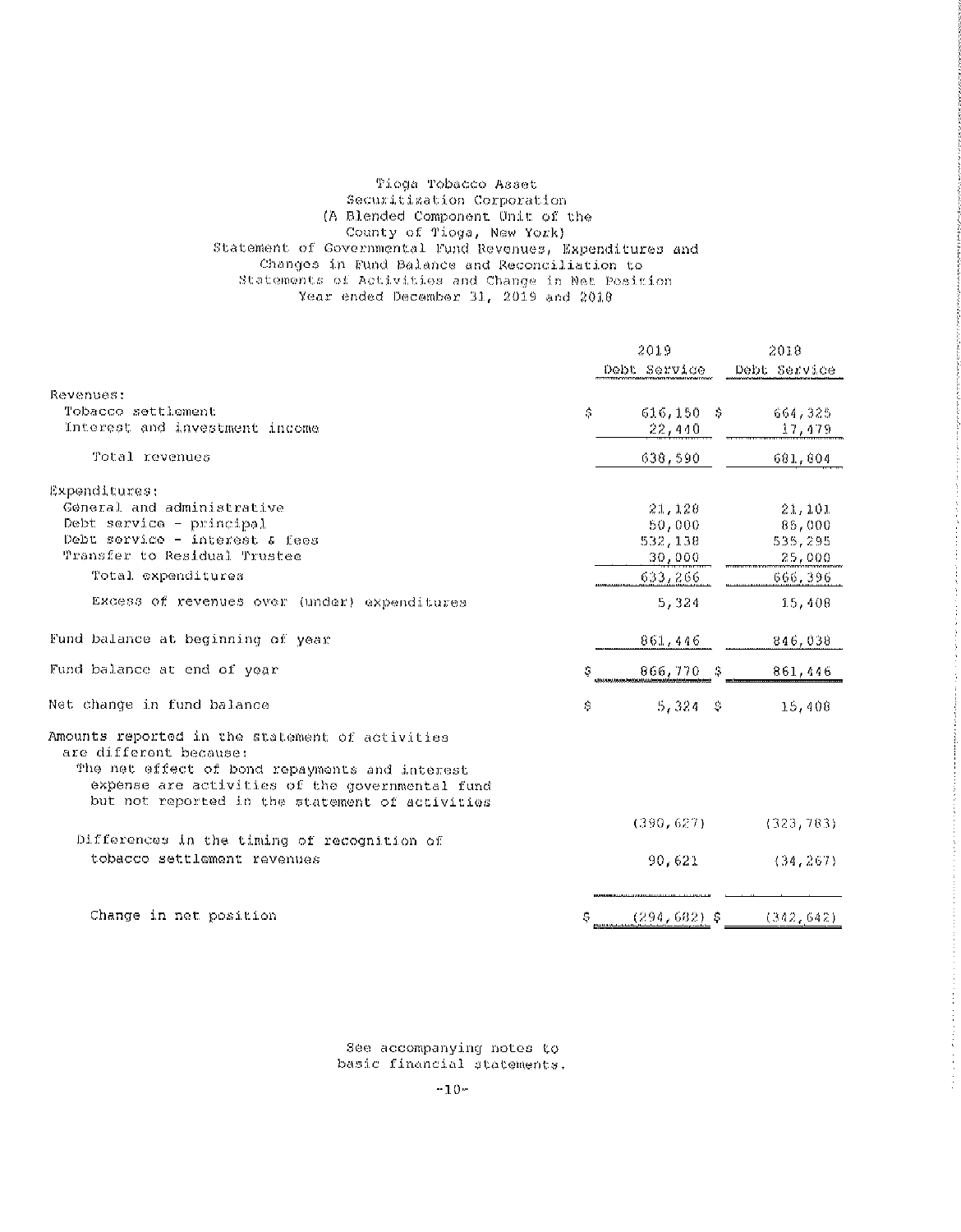#### $(1)$ Organization

Tioga Tobacco Asset Securitization Corporation ("the Corporation") is a special purpose, bankruptcy-remote local development corporation organized under the Not-For-Profit Corporation Law of the State of New York ("the State"). The Corporation was established on October 11, 2000, however there were no substantive operations until December 7, 2000 as discussed herein. The Corporation is an instrumentality of, but separate and apart from the County of Tioga, New York ("the County"). The Corporation will have not less than three or more than five directors, consisting of one ex-officio position being the chairperson of the County Legislature, up to four additional directors and one independent director. Although legally separate from the County, the Corporation is a component unit of the County and, accordingly, is included in the County's financial statements as a blended component unit.

On December 7, 2000, pursuant to a Purchase and Sale Agreement with the County, the County sold to the Corporation all of its future right, title and interest in the Tobacco Settlement Revenues ("TSRs") under the Master Settlement Agreement ("MSA") and the Decree and Final Judgment (the "Decree"). The MSA resolved the cigarette smoking-related litigation between the settling states and the Participating Manufacturers ("PMs"), released the PMs from past and present smoking-related claims, and provides for a continuing release of future smoking-related claims, in exchange for certain payments to be made to the settling states, as well as certain tobacco advertising and marketing restrictions, among other things. The Decree, which was entered by the Supreme Court of the State, allocated to the County a share of the TSRs under the MSA. The future rights, title and interest of the County's share were sold to the Corporation.

The purchase price of the County's future right, title and interest in the TSRs was financed by the issuance of serial pass-through bonds (series 2000). A Residual Certificate existed which represented the entitlement to receive all amounts required to be distributed after payment of debt service, operating expenses and certain other costs as set forth in the indenture. Payments on the Residual Certificate from TSR collections were subordinate to payments on the bonds and payment of certain other costs specified in the indenture.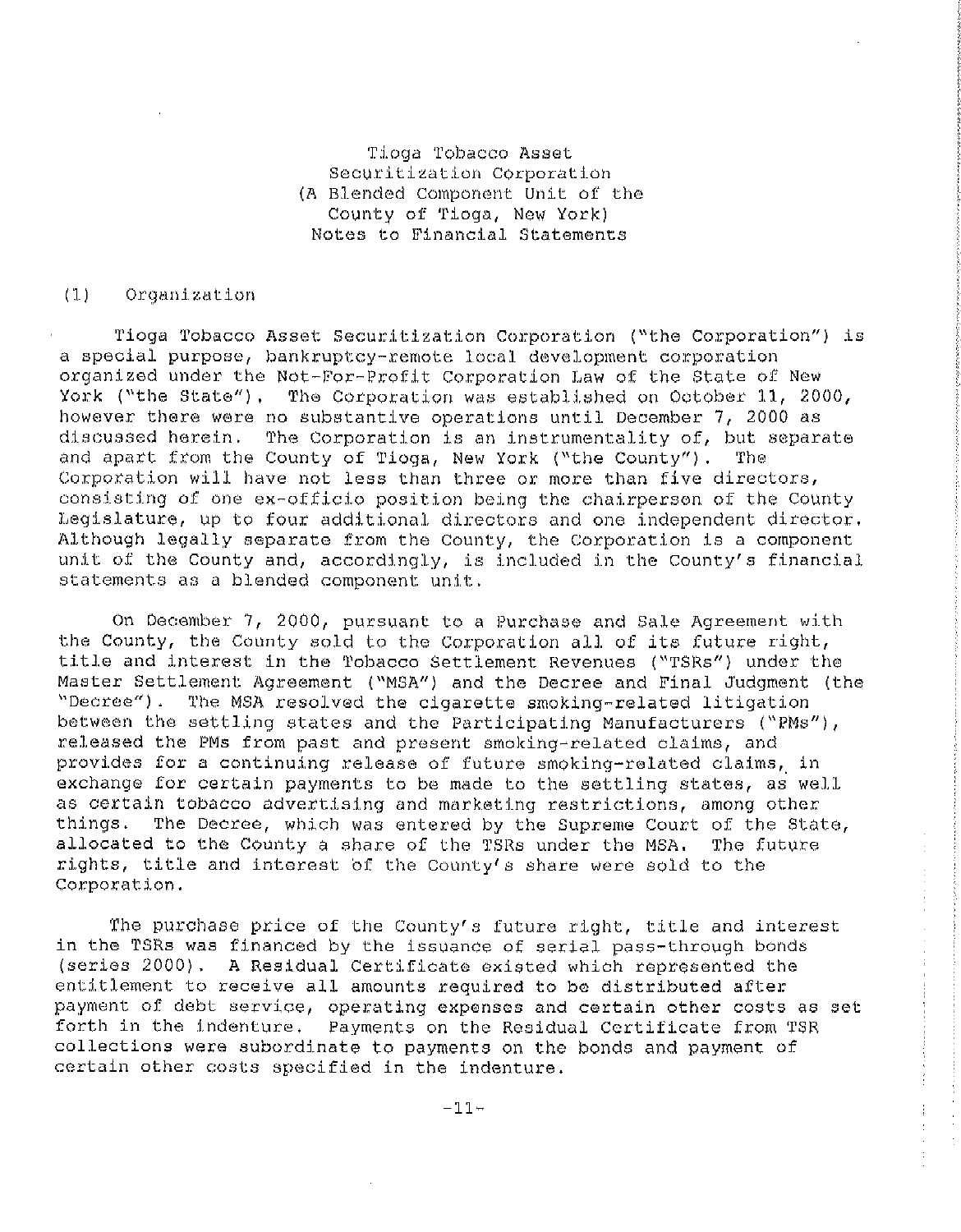### $(1)$ Organization (continued)

Excess TSRs not required by the Corporation to pay various expenses, debt service or required reserves with respect to the bonds were transferred to the Tioga Tobacco Asset Stabilization Trust (the "Trust"), as owner of the Residual Certificate. The County was the beneficial owner of the Trust and thus the excess funds received by the Trust ultimately transfer to the County.

During 2005, and as a result of favorable tobacco market conditions and the cooperation of multiple municipalities to participate on a pooled basis, the Corporation participated in two restructuring transactions whereby additional proceeds became available to the beneficial owner of the tobacco trust. The series 2000 bonds were refunded/defeased and the corporation became obligated on several other bond issues under the same operating structure.

During 2016 an agreement was reached between New York State, the Original Participating Manufacturers and the Subsequent Participating Manufacturers to release monies being disputed by all parties related to the formula used for Non-Participating Manufacturer Adjustment to the annual MSA payment. These claims have been at issue and in arbitration for several years. The terms of the NY NPM Settlement Agreement release 90% of the previously-withheld Disputed Payment Funds for distribution to NY, and future MSA Payments will be made according to a set formula that cannot be disputed by either party. Going forward there will be no disputed withholdings and no drawn-out arbitration proceeding and also no risk that NY will lose one or more of its entire annual MSA payments as a result of those proceedings.

 $(2)$ Summary of Significant Accounting Policies

 $(a)$ Measurement Focus, Basis of Accounting, and Financial Statement Presentation

The Corporation's government-wide financial statements are prepared in conformity with accounting principles generally accepted in the United States as prescribed by the Governmental Accounting Standards Board  $(GASB)$ .

 $-12-$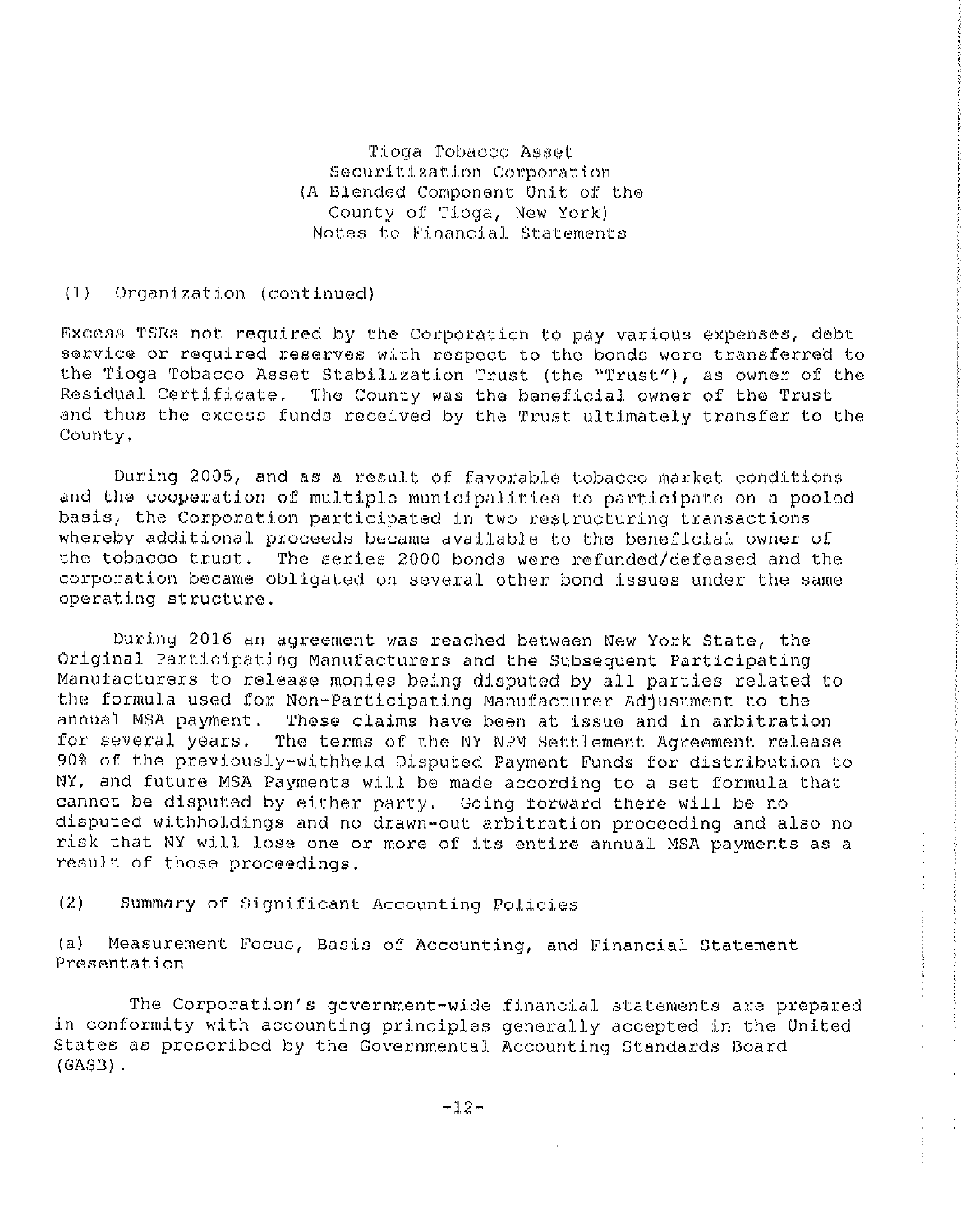### $(2)$ Summary of Significant Accounting Policies (continued)

The Corporation's government-wide financial statements are reported using the economic resources measurement focus and the accrual basis of accounting. Revenues are recorded when earned and expenses are recorded when a liability is incurred, regardless of the timing of related cash flows.

The Corporation's fund financial statements are reported using the current financial resources measurement focus and the modified accrual basis of accounting. Revenues are recognized as soon as they are both measurable and available. Revenues are considered to be available when they are collectible within the current period or soon enough thereafter to pay liabilities of the current period. For this purpose, the Corporation considers revenues to be available if they are collected within 120 days of the end of the current fiscal period. Revenue that is not vet available is recorded as deferred inflows of resources on the balance sheet. Expenditures generally are recorded when a liability is incurred, as under accrual accounting.

However, debt service expenditures, claims, and judgments, are recorded only when payment is due.

The major governmental fund is the Debt Service Fund, The Debt Service Fund accounts for the resources accumulated and payments made for operations and principal debt service on long-term general obligation debt .

## Net Position

Net position in government-wide financial statements is classified as net investment in capital assets; restricted and unrestricted. Restricted net position represents constraints on resources that are either externally imposed by creditors, grantors, contributors, laws or regulations of other governments, or imposed by law through State statute or are otherwise unavailable for appropriation by the primary government and component units.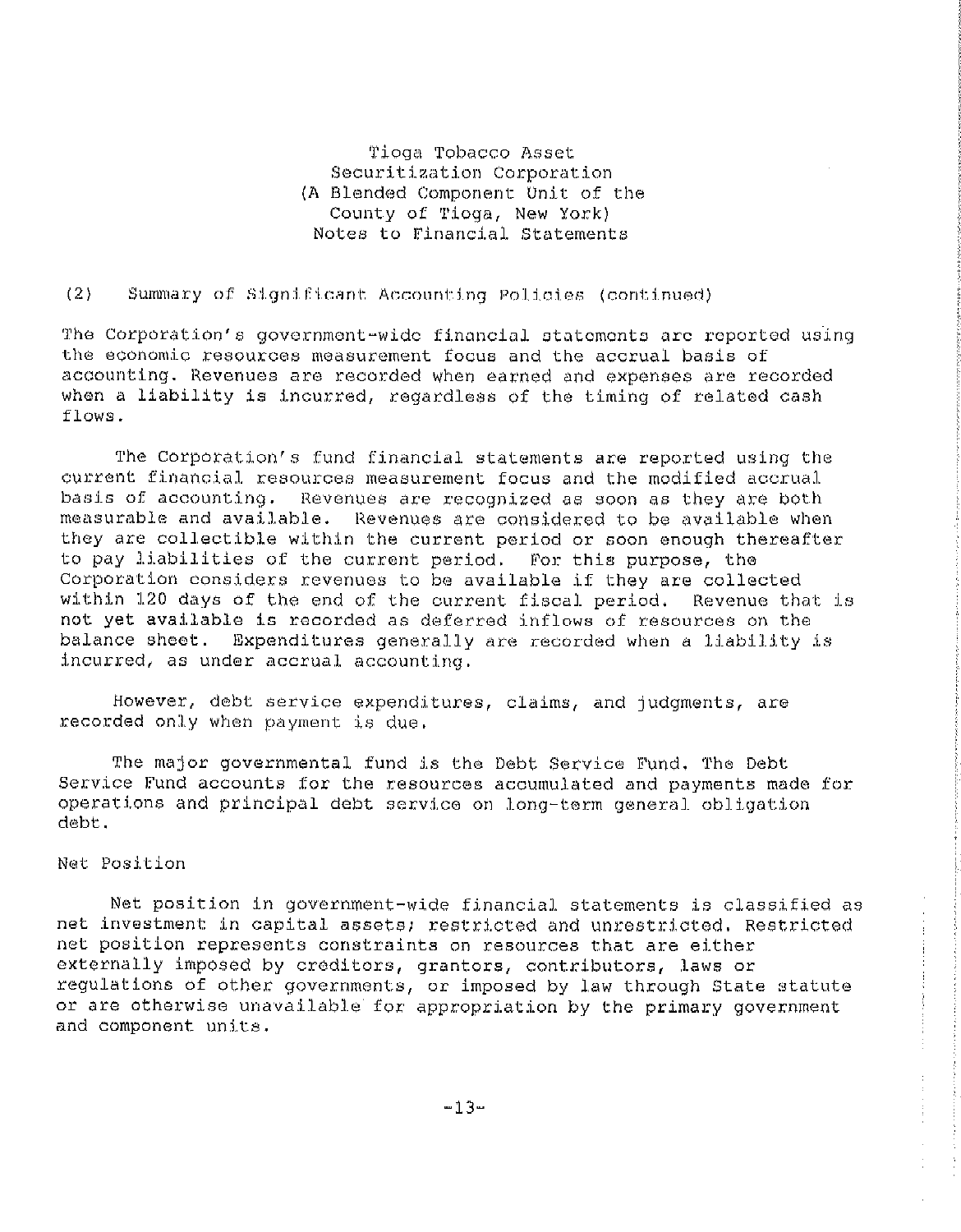$(2)$ Summary of Significant Accounting Policies (continued)

As of December 31, 2019 and 2018, restrictions include:

Debt Service - represents resources that have been legally restricted for debt service payments that will be made in future periods.

Unrestricted net position is net position that is not restricted, but which may be internally designated by the Board of Directors. At December 31, 2019 and 2018, the amount of unrestricted net position was  $(515, 518, 430)$  and  $(515, 223, 749)$ , respectively.

Fund Balance.

Fund balance is composed of two classifications.

Restricted -amounts constrained to specific purposes by their providers (such as grantors, bondholders, and higher levels of government), through constitutional provisions, or by enabling legislation;

Unassigned -amounts that have not been assigned to another fund or are not restricted, committed, or assigned to specific purposes within the debt service fund.

(b) Cash & Cash Equivalents

The Corporation considers bank deposit accounts and all highly liquid debt instruments with remaining maturities, when purchased, of three months or less to be cash equivalents and these are stated at fair value. TTASC maintains a liquidity reserve account, which was initially funded from the Series 2000 Bond proceeds. This account must be maintained until such time that all bonds, other than subordinated bonds, are paid. This account is included in restricted cash and cash equivalents on the balance sheet in the amount of \$775,842.

 $(C)$ Tax Status

The Corporation, as a not-for-profit organization, is exempt from income taxes under section 501 C (3) of the Internal Revenue Code. The Corporation is not a private foundation.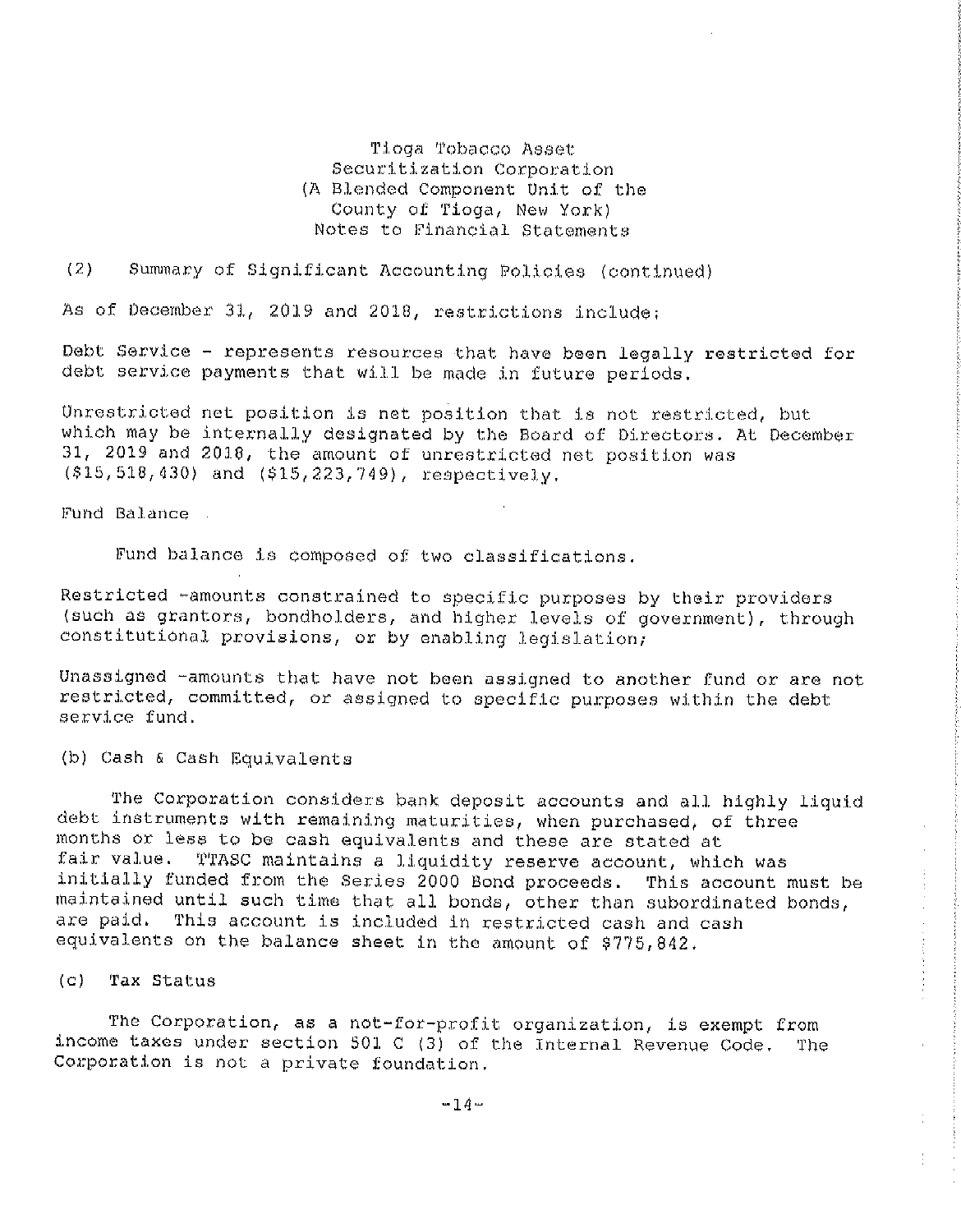$(2)$ Summary of Significant Accounting Policies (continued)

 $(d)$ Use of Estimates

The preparation of financial statements in accordance with accounting principles generally accepted in the United States of America require the Corporation's management to make estimates and assumptions in determining the reported amounts of assets and liabilities and disclosure of contingent assets and liabilities as of the date of the financial statements and the reported amounts of revenues and expenditures during the reported period. Actual results could differ from those estimates.

### Interest Expense/Expenditure  $(e)$

The Corporation recognizes interest paid as interest expenditures on a modified accrual basis for the statement of revenues, expenditures and changes in fund balance and as expenses on the full accrual basis for the government-wide financial statements. Interest expense includes a current provision for accreted interest on the Capital Appreciation Bonds in the amount of \$440,627 and \$409,034, respectively. Interest paid during the year ended December 31, 2019 and 2018 was \$532,138 and \$535,925, respectively.

#### $(f')$ Risk

Numerous lawsuits have been filed challenging the enforceability of the MSA and related statutes, including two cases pending in the United States District Court for the Southern District of New York wherein plaintiffs seek a determination that the MSA, the State's Qualifying Statute and the State's Complementary Legislation (each as described herein) violate the United States Constitution and/or federal antitrust A final ruling adverse to the State in either case or in a future laws. case could result in a material adverse effect on the amount of TSRs available to pay back bondholders and the complete cessation of TSRs for an indeterminate period. It could also result in the complete loss of an owner's investment.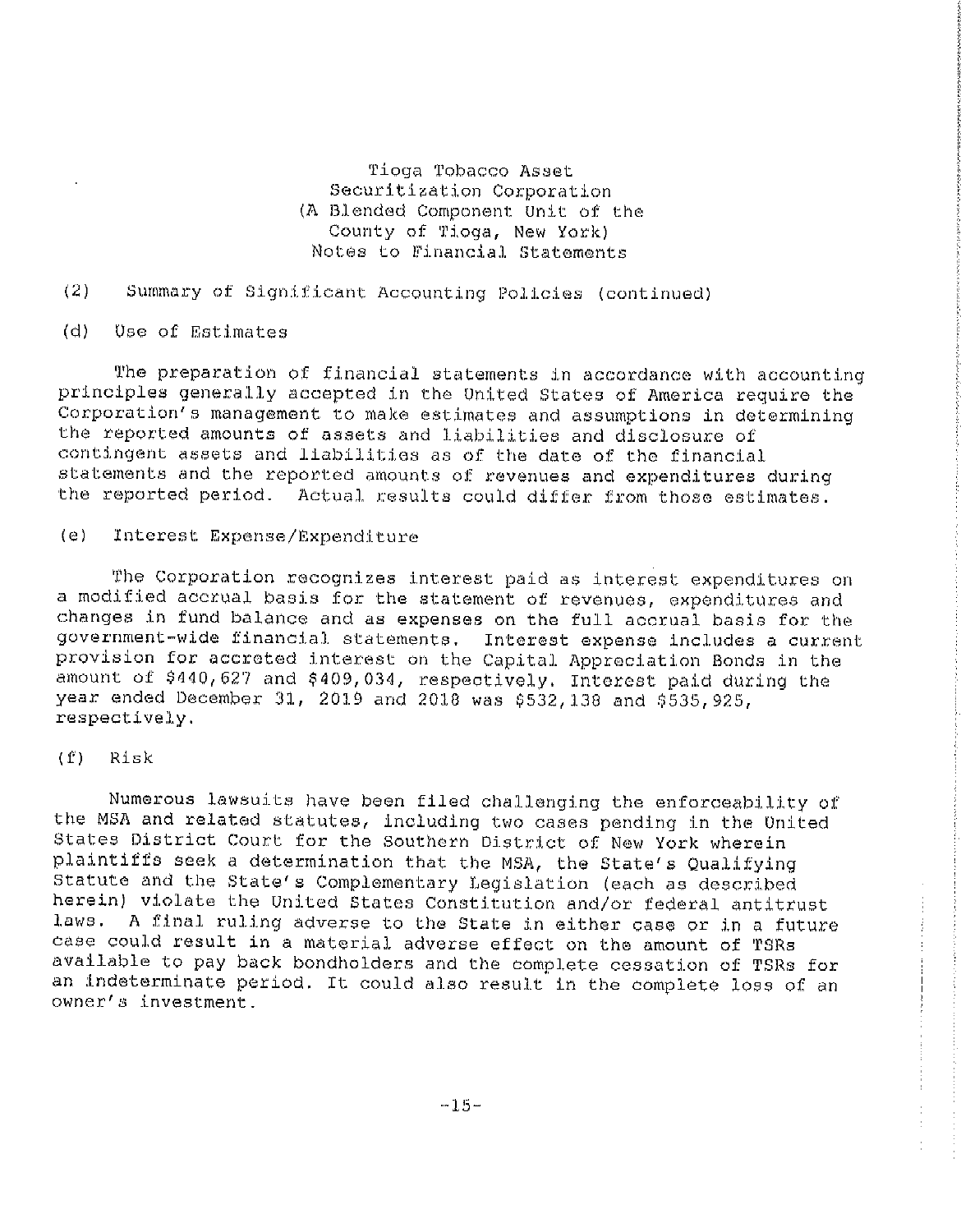#### $(3)$ - Accounts receivable - TSRs

The Corporation reports tobacco settlement revenues received by April 16-20th of the following year as a receivable.

 $(4)$ Contingency and concentration of credit risk

The Corporation's financial existence is contingent upon receiving TSR's from the tobacco manufacturers. In May of 2017, Fitch Ratings announced its intent to withdraw ratings on US Tobacco Asset-Backed Securities. For a variety of reasons, the material calculations originally part of the base MSA have eroded confidence that ratings can be consistently maintained.

 $(5)$ Investment and deposit policy

The Corporation follows an investment and deposit policy as outlined in the Indenture, the overall objective of which is to adequately safeguard the principal amount of funds invested or deposited; conformance with federal, state and other legal requirements; provide sufficient liquidity of invested funds in order to meet obligations as they become due; and attainment of a market rate of return. Oversight of investment activity is the responsibility of the Treasurer of the Corporation.

In accordance with the Corporation's investment and deposit policy, all deposits of the Corporation including certificates of deposit and special time deposits, in excess of the amount insured under the provisions of the Federal Deposit Insurance Act (FDIC) shall be secured by a pledge of securities with an aggregate value equal to the aggregate amount of deposits.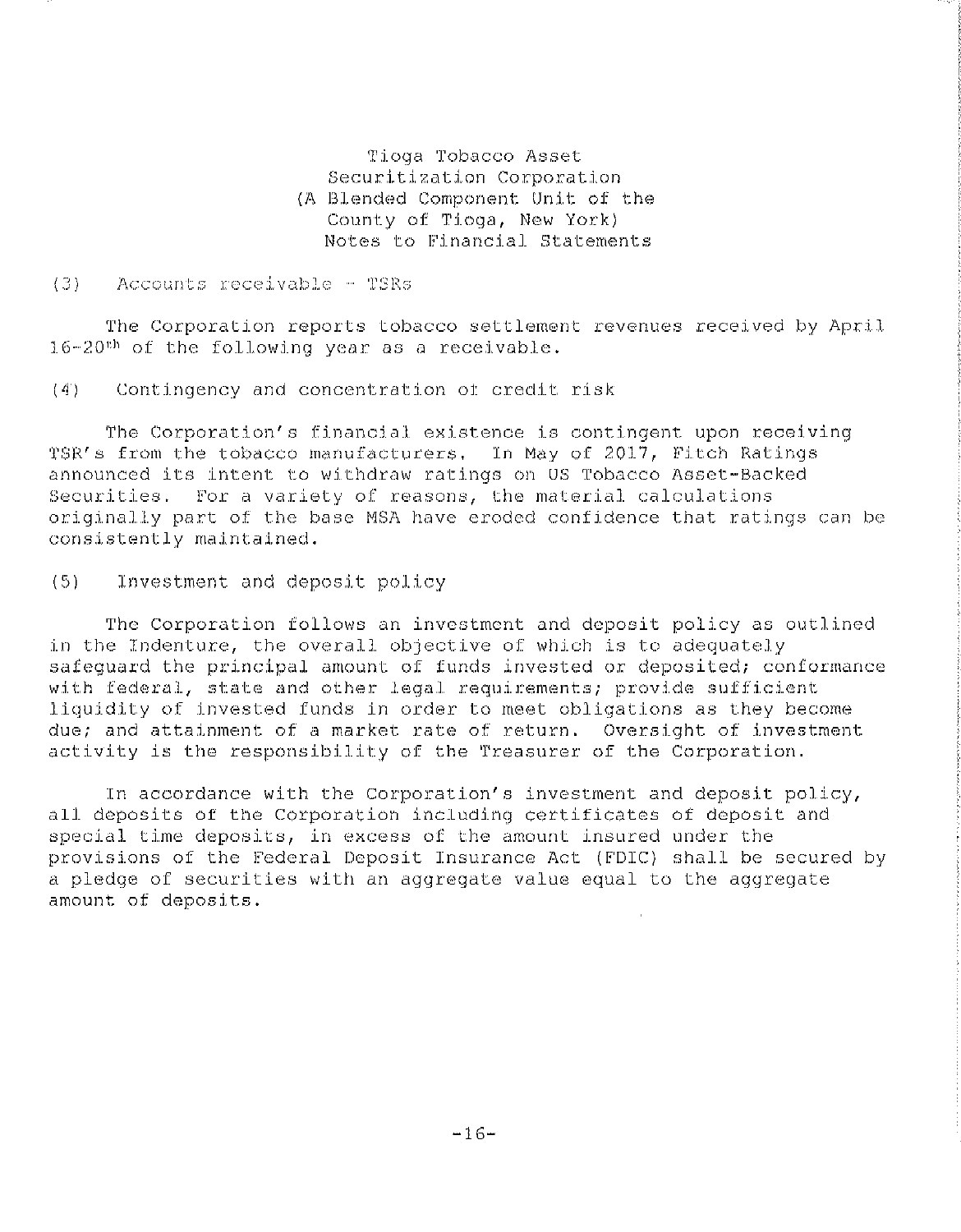### (5) Investment and deposit policy (continued)

As of December 31, 2019, and 2018, the carrying amount of the Corporation's cash and cash equivalents was \$90,929 and \$83,089, respectively. The amounts exposed to Custodial Credit Risk and secured by collateral held by a bank are  $$-0-$  and  $$-0-$ , respectively.

### $(6)$ Bonds Payable

The Series 2005 bonds bear interest at rates ranging from 0.00% to 5.00%. These bonds are secured by a perfected security interest in, and pledge of, the Trust Estate, as defined in the Indenture, which includes, the TSRs and all investment earnings on amounts on deposit. Among the accounts established are the liquidity reserve account, the turbo redemption account and the debt service account. The corporation retains TSRs in an amount sufficient to service its debt and pay its operating expenses for one year.

Long-term indebtedness consisted of the following:

|                                                    | 2019                     | 2018                     |
|----------------------------------------------------|--------------------------|--------------------------|
| Balance - beginning of year<br>Repayments of bonds | \$16,656,714<br>(50,000) | \$16,332,680<br>(85,000) |
| Accreted interest                                  | 440,627                  | \$ 409,034               |
| Balance - end of year                              | \$17,047,341             | \$16,656,714             |
| Required payments due within one year § 780,000    |                          | \$730,000                |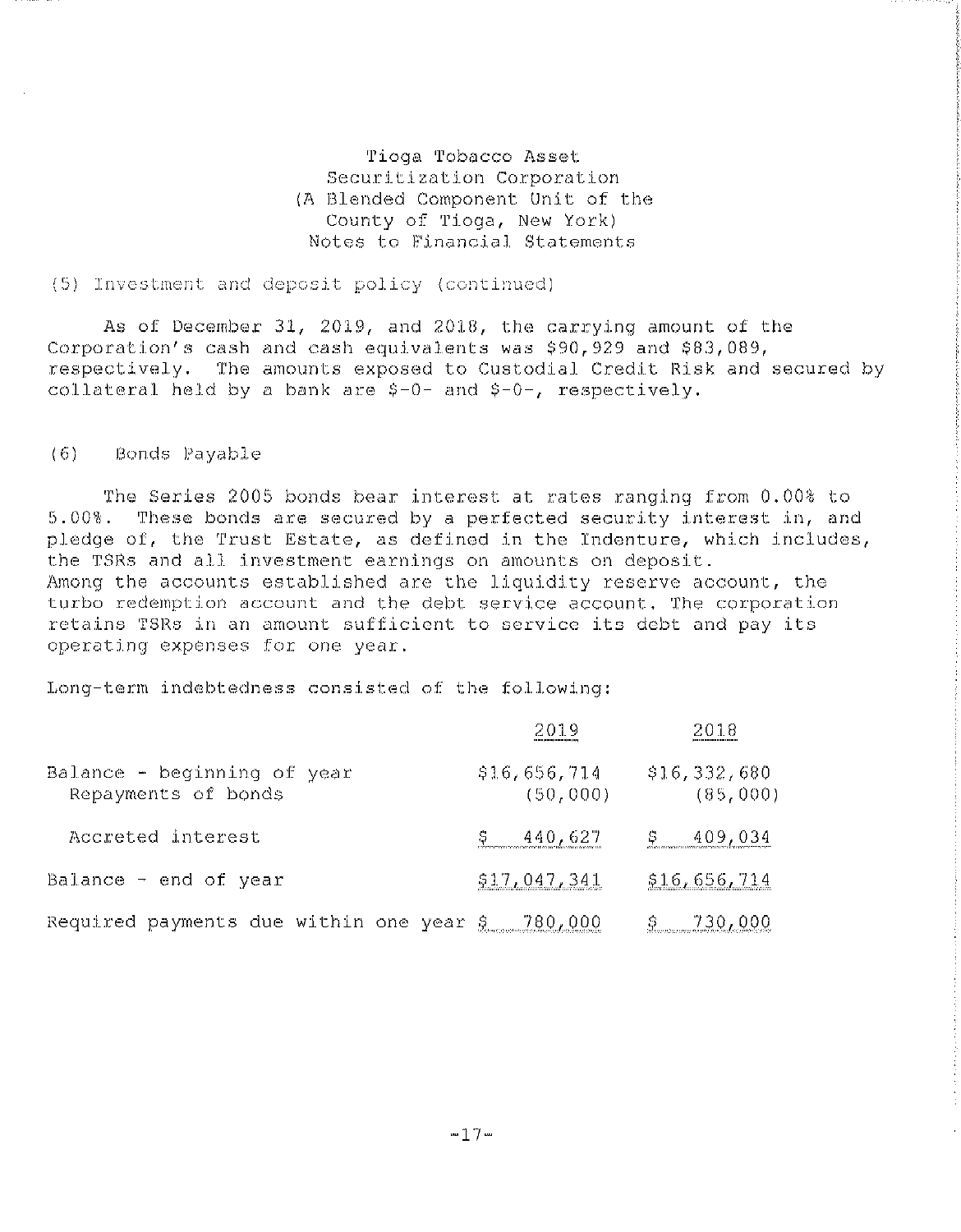$(6)$ Bonds Payable (continued)

at the company of the company

Scheduled Turbo redemption repayments are as follows:

| Year ended    | Principal    | Interest     | Accreted Int |
|---------------|--------------|--------------|--------------|
| 2020          | 780,000      | 334,250      | 473,446      |
| 2021          | 835,000      | 293,875      | 508,789      |
| 2022          | 885,000      | 250,875      | 547,435      |
| 2023          | 940,000      | 205,250      | 586,775      |
| 2024          | 1,005,000    | 156,625      | 633,391      |
| 2025-2029     | 3,832,837    | 2,811,051    | 3,563,886    |
| 2030-2034     | 1,322,619    | 4,800,606    | 2,819,128    |
| $2035 - 2039$ | 574,528      | 5,898,720    | 1,190,219    |
| $2040 - 2041$ | 6,872,357    | 1,468,323    | 11,707       |
| Total         | \$17,047,341 | \$15,362,460 | \$10,334,776 |

Required maturities for the Series 2005 bonds represent the minimum amount of principal that the Corporation must pay as of the specific distribution dates in order to avoid a default. Turbo (accelerated) amortization payments are required to be made against outstanding principal providing that the Corporation receives sufficient TSRs to make the Turbo payments. There are no assurances that TSRs will materialize and/or be sufficient to make the projected Turbo payment. The interest payment requirements shown above are based on the required principal maturity schedule and include the accreted value portion of capital appreciation bonds in the year in which they are required to be redeemed.

Under the terms of the debt agreement, the Corporation is required to maintain certain deposits to fund debt service payments, if needed. Such deposits are included in restricted cash and cash equivalents in the basic financial statements. In addition, the Corporation is subject to various debt covenants, including limitations on expenses/expenditures, and compliance with Trustee indenture agreement requirements. The Corporation was in compliance with all covenants and indenture agreement requirements at December 31, 2019 and 2018.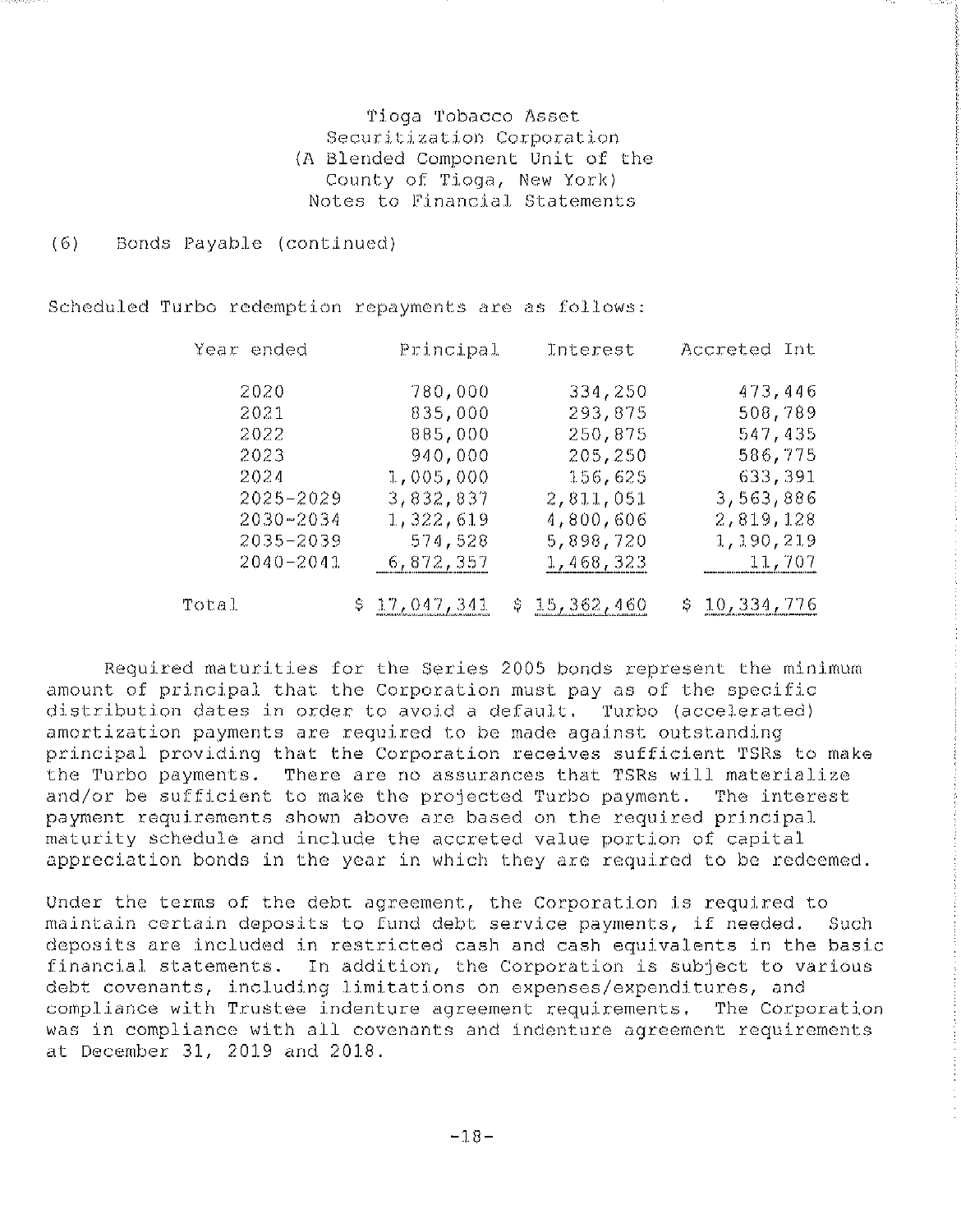### $(6)$ Bonds Payable (continued)

The corporation had liquidity reserves in the amount of \$775,842 and \$776,056, at December 31, 2019 and 2018, respectively, to fund debt payments on its bonds.

Principal payments in the amounts of \$50,000 and \$85,000 were made in 2019 and 2018, respectively, in accordance with the flexible amortization payment schedule for the Series 2005 bonds. If required principal payments are not made on the bonds, the unpaid principal is added to the end of the term, and final maturity is extended.

### $(7)$ Transactions with Tioga County

In addition to setting forth the terms and conditions of the sale and purchase of TSRs, the Purchase and Sale Agreement provides for separate consideration to retain the County to act as Administrator with respect to the preparation of reports and other instruments and documents that it is the duty of the Corporation to prepare, execute, file or deliver pursuant to the Indenture and the related agreements. The Agreement also contemplates the lease of office space, telephone, overhead and operating services and expenses (including shared employees, consultants, and reasonable legal and auditing expenses) on the basis of actual use, value of such services, or on a basis reasonably related thereto. The corporation has made no payment to the County for these County-provided services in the previous three years.

### (8) Subsequent Events

Events and transactions that occurred from the period from December 31, 2019, to April 30, 2020, have been evaluated for disclosure and inclusion in the financial statement.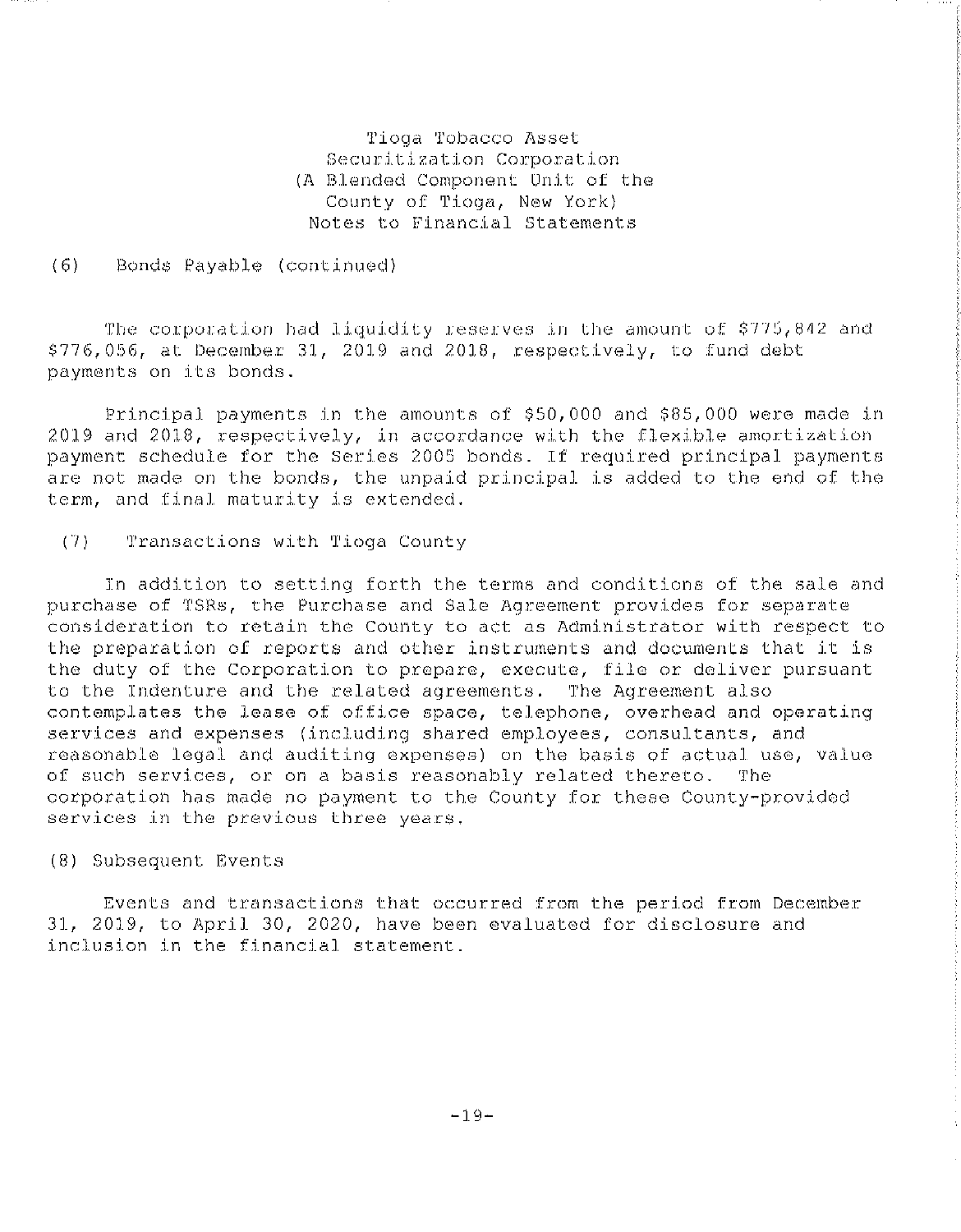

Certified Public Accountants | Business Advisors

# **INDEPENDENT AUDITORS' REPORT ON INTERNAL CONTROL OVER FINANCIAL REPORTING AND ON COMPLIANCE AND OTHER MATTERS BASED ON AN AUDIT OF FINANCIAL STATEMENTS PERFORMED IN ACCORDANCE WITH** *GOVERNMENT AUDITING STANDARDS*

Board of Directors Tioga Tobacco Asset Securitization Corporation Owego, New York

We have audited, in accordance with the auditing standards generally accepted in the United States of America and the standards applicable to financial audits contained in *Government Auditing Standards*  issued by the Comptroller General of the United States, the financial statements of the governmental activities and the major fund, of the Tioga Tobacco Asset Securitization Corporation (the Corporation), a component unit of the County of Tioga, as of and for the years ended December 31, 2019 and 2018, and the related notes to the financial statements, which collectively comprise the Corporation's basic financial statements, and have issued our report thereon dated June 1, 2020.

## **Internal Control Over Financial Reporting**

In planning and performing our audit of the financial statements, we considered the Corporation's internal control over financial reporting (internal control) to determine the audit procedures that are appropriate in the circumstances for the purpose of expressing our opinions on the financial statements, but not for the purpose of expressing an opinion on the effectiveness of the Corporation's internal control. Accordingly, we do not express an opinion on the effectiveness of the Corporation's internal control.

A *deficiency in internal control* exists when the design or operation of a control does not allow management or employees, in the normal course of performing their assigned functions, to prevent, or detect and correct, misstatements on a timely basis. A *material weakness*is a deficiency, or a combination of deficiencies, in internal control such that there is a reasonable possibility that a material misstatement of the entity's financial statements will not be prevented, or detected and corrected, on a timely basis. A *significant deficiency* is a deficiency, or a combination of deficiencies, in internal control that is less severe than a material weakness, yet important enough to merit attention by those charged with governance.

Our consideration of internal control was for the limited purpose described in the first paragraph of this section and was not designed to identify all deficiencies in internal control that might be material weaknesses or significant deficiencies. Given these limitations, during our audit we did not identify any deficiencies in internal control that we consider to be material weaknesses. However, material weaknesses may exist that have not been identified.